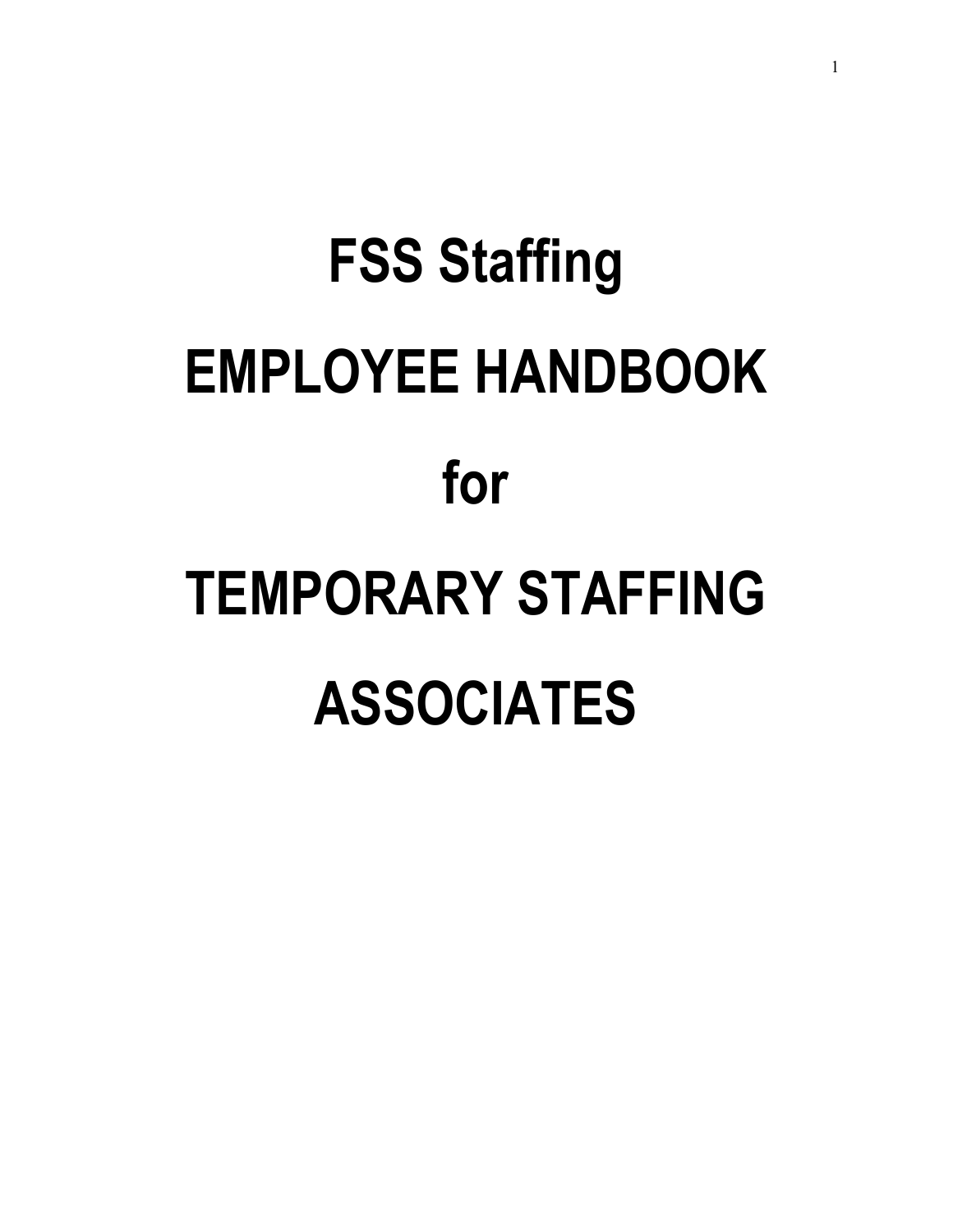# **Table of Contents**

| Introduction                                                   | 4  |
|----------------------------------------------------------------|----|
| At-Will Employment Relationship                                | 4  |
| <b>Employment Categories</b>                                   | 4  |
| <b>Equal Employment Opportunity Policy</b>                     | 5  |
| <b>Requests for Accommodation</b>                              | 5  |
| Policy Prohibiting Harassment, Discrimination and Retaliation  | 5  |
| Policy                                                         | 5  |
| Definitions                                                    | 6  |
| Procedures for Making, Investigating, and Resolving Complaints | 7  |
| <b>Immigration Law Compliance</b>                              | 8  |
| <b>Assignments/Assignment Procedures</b>                       | 8  |
| <b>Employment Applications</b>                                 | 8  |
| <b>Background Checks</b>                                       | 9  |
| Workweek                                                       | 9  |
| Pay Rates/Timesheets/Pay Periods/Paydays                       | 9  |
| <b>Meal and Rest Periods</b>                                   | 10 |
| <b>Lactation Accommodation</b>                                 | 10 |
| <b>Health Insurance Benefits</b>                               | 10 |
| <b>State Disability Insurance or Paid Sick Leave</b>           | 10 |
| <b>Standards of Conduct</b>                                    | 10 |
| Drug and Alcohol Free Workplace Policy                         | 12 |
| <b>Workplace Searches</b>                                      | 13 |
| Violence-Free Workplace                                        | 13 |
| <b>Anti-Bullying Policy</b>                                    | 13 |
| <b>Family and Medical Leave</b>                                | 14 |
| <b>Military Leave</b>                                          | 18 |
| <b>Work-Related Injury Leave</b>                               | 18 |
| <b>Jury Duty</b>                                               | 18 |
| Voting                                                         | 18 |
| <b>Witness Duty</b>                                            | 19 |
| SAFETY POLICY AND TRAINING MATERIALS                           | 20 |
| <b>Safety Policy</b>                                           | 20 |
| <b>Safety and Health Rules</b>                                 | 21 |
| <b>Emergency Procedures</b>                                    | 22 |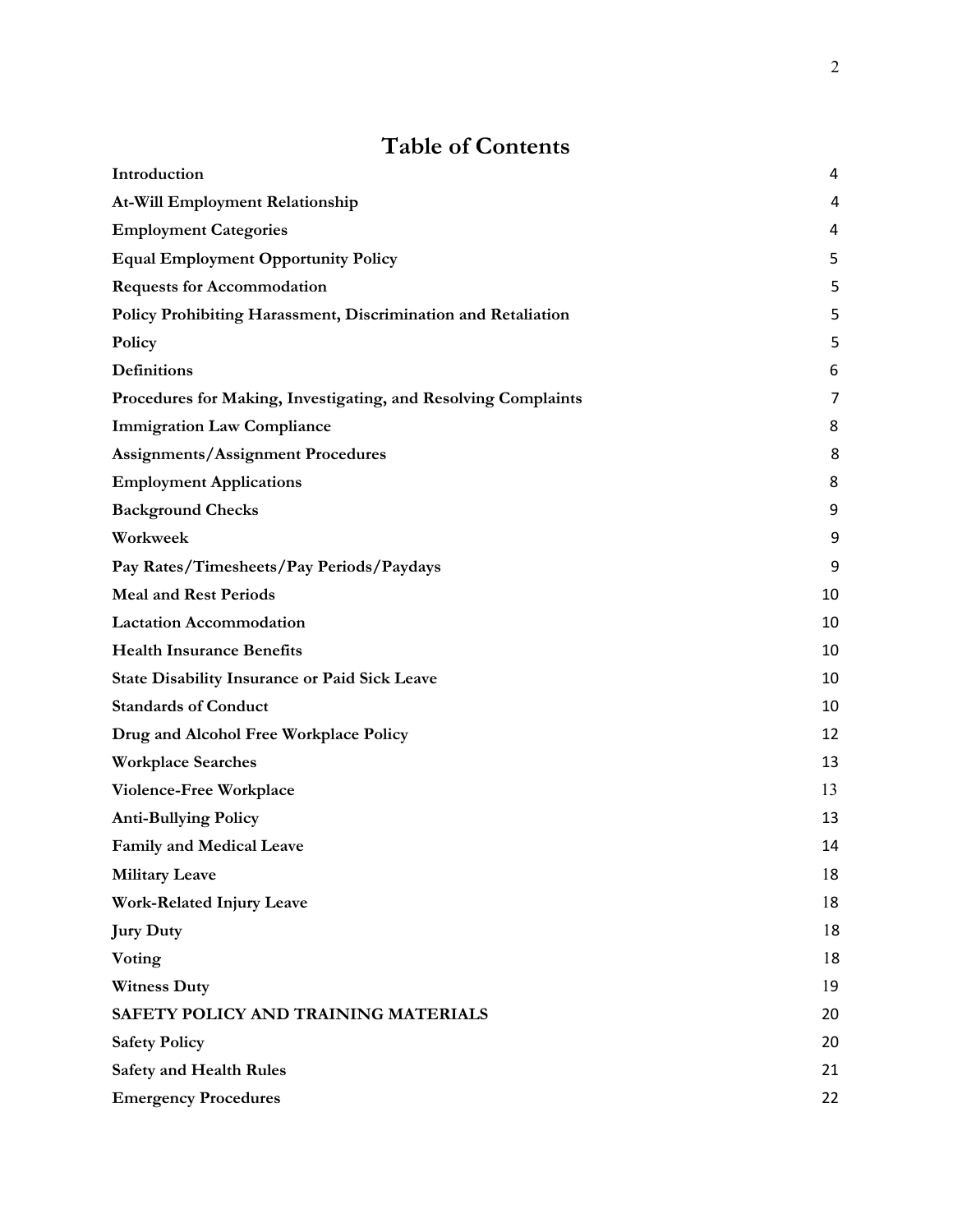| <b>Personal Protective Equipment (PPE)</b>                  | 22 |
|-------------------------------------------------------------|----|
| <b>Bloodborne Pathogens Awareness</b>                       | 25 |
| Decontamination                                             | 27 |
| <b>INITIAL HAZCOM TRAINING</b>                              | 28 |
| PROPER LIFTING AND CARRYING                                 | 31 |
| <b>Machinery and Equipment</b>                              | 32 |
| <b>HAZARDOUS SUBSTANCES</b>                                 | 32 |
| Working from Elevations and in Excavation                   | 33 |
| <b>Office Safety Rules</b>                                  | 34 |
| Acknowledgment of Receipt of FSS Staffing Employee Handbook | 35 |

3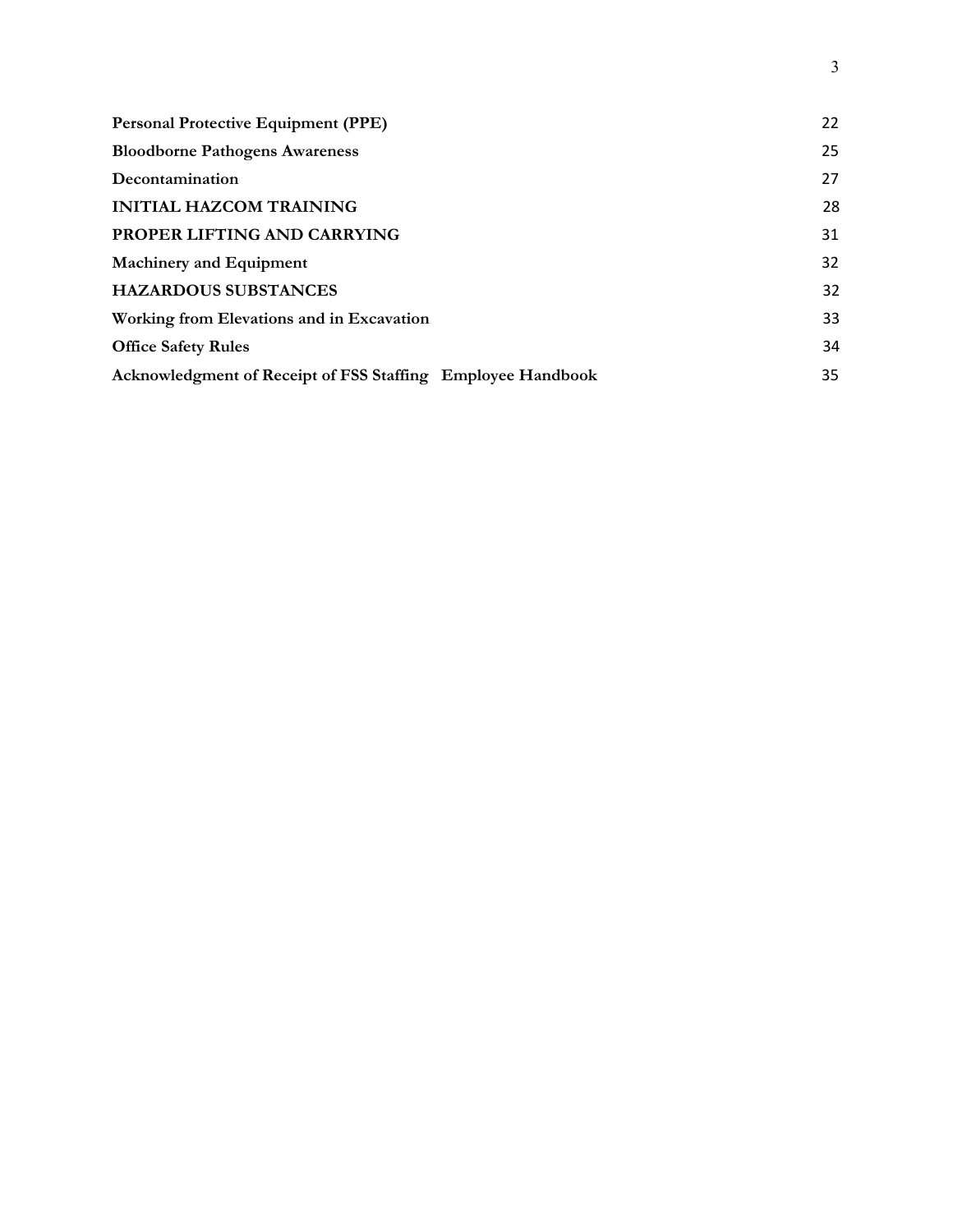## <span id="page-3-0"></span>**Introduction**

This Associate Employee Handbook (the "Handbook") is designed to summarize FSS Staffing LLC's ("FSS Staffing " or the "Company") personnel policies and benefits applicable to our Temporary Staffing Associates and to acquaint you with the Company. Compliance with the Company's policies and procedures as set forth in this Handbook is a condition of employment. This Handbook supersedes all previous employment policies, written and oral, express and implied. With the exception of the at-will employment policy, which can only be changed in a writing signed by the Chief Executive Officer, the Company reserves the right to modify, rescind, delete or add to the provisions of this Handbook from time to time in its sole and absolute discretion. The Company will notify employees of any significant changes that affect them. This Handbook is not a binding contract between the Company and its employees, nor is it intended to alter the at-will employment relationship between the Company and its employees. The Company reserves the right to interpret the policies in this handbook and to deviate from them when, in its discretion, it determines it is appropriate.

This Handbook applies to all temporary staffing employees ("Associates") regardless of their work site. It is our intent to comply with all applicable state and federal laws. To the extent any of the policies in this Handbook are inconsistent with a particular state's laws, the laws of the state in which you are working will govern.

Each Associate is responsible for reading and following this Handbook. If at any time you have questions regarding the Company's policies, we encourage you to discuss them with your supervisor or with Human Resources.

## <span id="page-3-1"></span>**At-Will Employment Relationship**

Employment with the Company is at-will, unless otherwise specified in a written employment agreement. This means employment with the Company is not for any specified period and may be terminated by you or the Company at any time, with or without cause or advance notice. In connection with this policy, the Company reserves the right to modify or alter your position, in its sole discretion, with or without cause or advance notice, through actions other than termination, including demotion, promotion, transfer, reclassification or reassignment. In addition, the Company reserves the right to exercise its managerial discretion in imposing any form of discipline it deems appropriate. No person other than the Chief Executive Officer of the Company has the authority to enter into an agreement contrary to this statement. To be valid, such agreement must be specific, in writing and signed by the Chief Executive Officer of the Company.

## <span id="page-3-2"></span>**Employment Categories**

**Temporary Staffing Associates:** Temporary Staffing Associates ("Associates") are those employees who are hired to provide temporary staffing services to the Company's clients on an as-needed and temporary basis. This Handbook applies to all Associates. Unless otherwise required by applicable law, Associates are generally not eligible for benefits provided to Administrative Employees.

**Administrative Employees**: Administrative Employees are those employees who work on a regular basis at the Company's corporate, branch or onsite offices and assist in the administration of the Company. Unless expressly stated otherwise, the policies, procedures and benefits set forth in this Handbook do not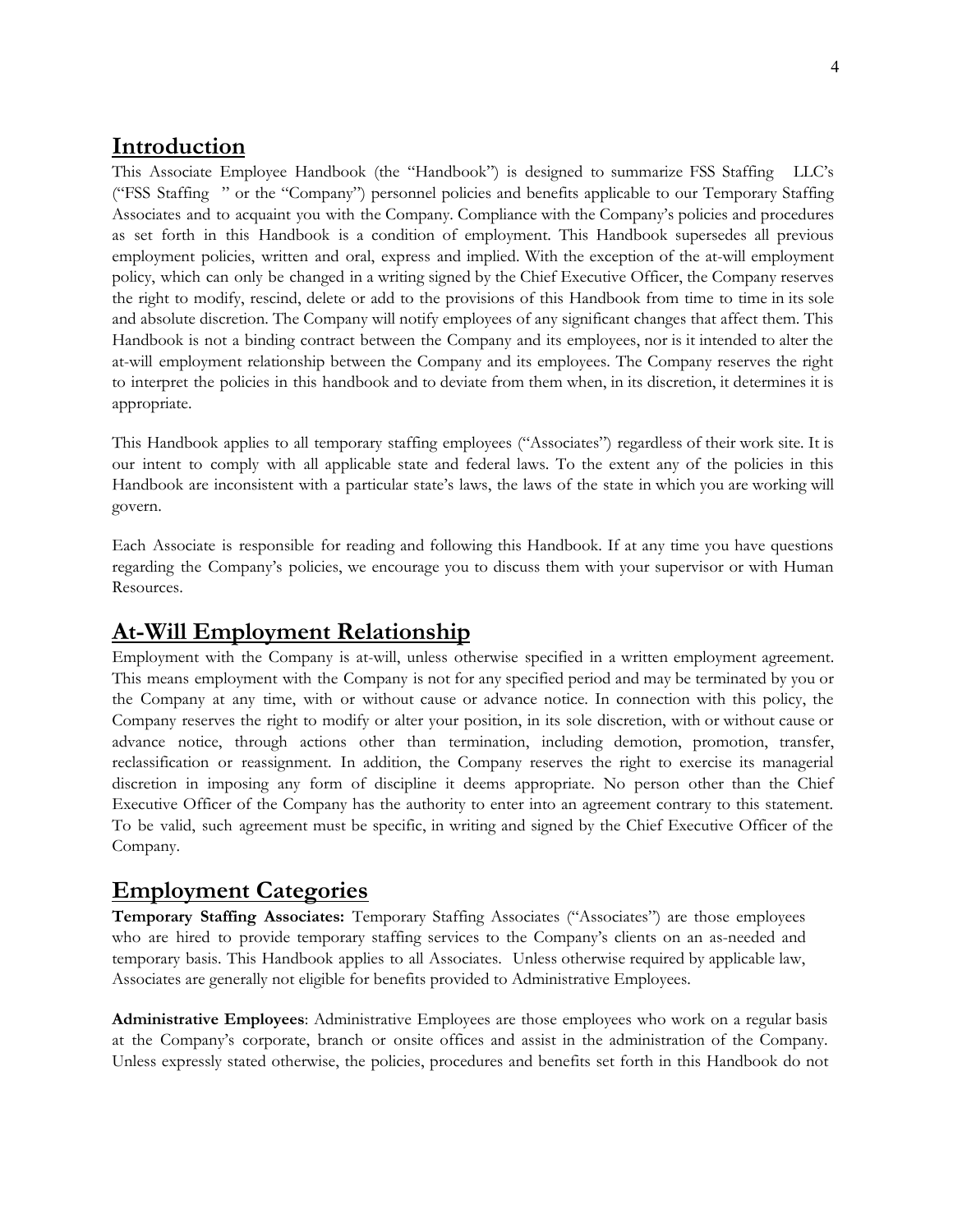apply to Administrative Employees. Contact Human Resources for a copy of the Administrative Employee Handbook.

## <span id="page-4-0"></span>**Equal Employment Opportunity Policy**

FSS Staffing in an equal opportunity employer. The Company is committed to providing equal employment opportunities to all employees and applicants without regard to unlawful considerations of race, religion, color, national origin, ancestry, sex (including pregnancy, childbirth or related medical conditions and breastfeeding), gender, gender identity, gender expression, sexual orientation, age, physical or mental disability, marital status, military or veteran status, genetic information or any other classification protected by applicable local, state or federal laws. This policy applies to all aspects of employment, including, but not limited to, hiring, job assignment, compensation, promotion, benefits, training, discipline and termination.

The Company also prohibits discrimination, harassment, disrespectful or unprofessional conduct based on the perception that anyone has any of those characteristics, or is associated with a person who has or is perceived as having any of those characteristics. In addition, the Company prohibits retaliation against individuals who raise complaints of discrimination or harassment or who participate in workplace investigations.

The Company will not tolerate discrimination or harassment based upon these characteristics or any other characteristics protected by federal, state, or local law.

## <span id="page-4-1"></span>**Requests for Accommodation**

To ensure equal employment opportunities to qualified individuals with disabilities, the Company will make reasonable accommodations for the known physical or mental limitations of an otherwise qualified individual with a disability who is an applicant or an employee unless undue hardship would result.

Any employee or applicant who requires an accommodation in order to perform the essential functions of the job should contact Human Resources. The employee should specify in what way s/he is limited in his/her ability to perform her/his job and what accommodation s/he believes is needed. The Company will engage in a good faith interactive process with the employee and identify possible accommodations, if any, that will enable the employee to perform the essential functions of his/her job. If a reasonable accommodation can be identified that will not impose an undue hardship, the Company will make the accommodation. If there is more than one possible accommodation, the Company will decide which one will be provided.

The Company will attempt to make reasonable accommodations for employee observance of religious holidays and sincerely held religious beliefs, including religious dress, provided the accommodation does not impose an undue hardship on the Company and/or impact the health and safety of employees or others in the workplace. If you desire a religious accommodation, you are required to make the request to your supervisor as far in advance as possible. An employee's observance of a religious holiday will be charged to the employee's accrued vacation. If the employee has no available vacation or paid time off, leave will be without pay.

# <span id="page-4-2"></span>**Policy Prohibiting Harassment, Discrimination and Retaliation**

#### <span id="page-4-3"></span>**Policy**

The Company is committed to providing a work environment free of inappropriate and unlawful harassment and discrimination. The Company expects everyone to behave professionally and respectfully in the workplace. The Company will not tolerate any type of harassment or discrimination against applicants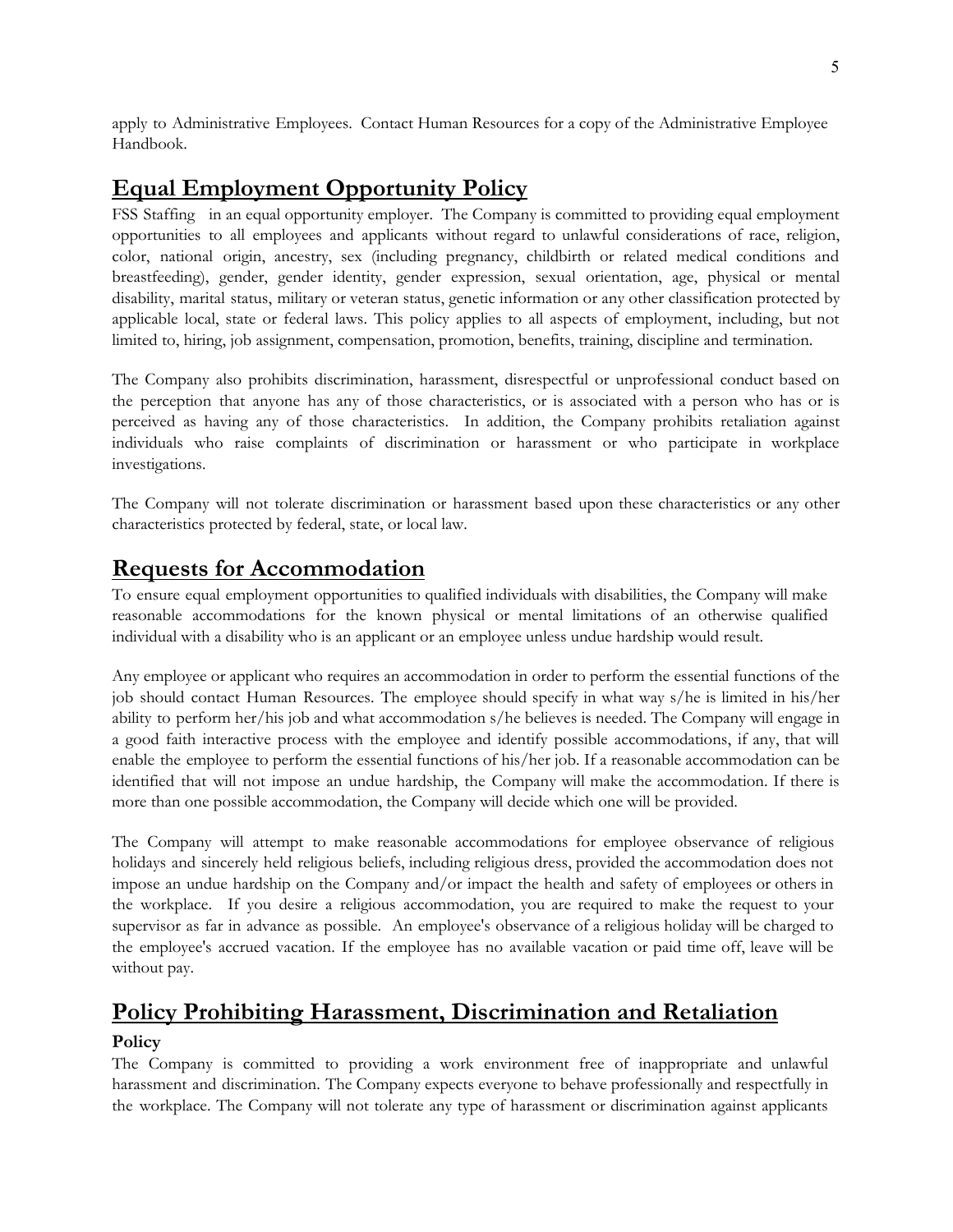for employment, employees, independent contractors, vendors, clients or customers on the basis of age, race, color, religion (including religious dress and grooming practices), sex/gender (including pregnancy, childbirth, or related medical conditions), gender identity, gender expression, national origin, ancestry, physical or mental disability, military or veteran status, marital status, sexual orientation, genetic information, or any other characteristic protected by applicable local, state or federal laws. The Company's policy prohibiting harassment and discrimination applies to all persons involved in the operation of the Company, including supervisors, co-workers, and third-party non-employees (such as vendors, clients and independent contractors). All harassment claims are to be reported to the Human Resources Department immediately at 909-947-3755 or [HR@fssstaffing.](mailto:HR@fullsteamstaffing.com)biz.

#### <span id="page-5-0"></span>**Definitions**

**Harassment** is unwelcome verbal, visual or physical conduct based on a protected characteristic described above that creates an intimidating, offensive or hostile working environment or that interferes with work performance.

**Discrimination** is the act of differentiating among employees or applicants for employment on the basis of any protected characteristic described above.

**Sexual Harassment** is one form of unlawful harassment. Federal law defines sexual harassment as: Unwelcome sexual advances, requests for sexual favors or other visual, verbal or physical conduct of a sexual or sex-based nature when:

- submission to that conduct is made either explicitly or implicitly a term or condition of an individual's employment; or
- submission to or rejection of the conduct is used as a basis for employment decisions affecting the individual; or
- such conduct has the purpose of effect of unreasonably interfering with an individual's work performance or creating an intimidating, hostile, or offensive work environment.

Specific examples of conduct prohibited under this policy are presented below. These examples are provided to illustrate the kind of conduct prohibited by this policy. This list is not exhaustive.

- Verbal conduct such as epithets, derogatory jokes, comments or slurs based on an individual's protected characteristic;
- Unwanted sexual advances, invitations or comments, comments about a person's sexuality or sexual experience;
- Visual conduct such as derogatory and/or sexually-oriented posters, photography, cartoons, drawings or gestures;
- Physical conduct such as assault, unwanted touching, pinching, patting, grabbing, brushing against, poking, blocking normal movement or interfering with work because of sex, race or any other protected characteristic described above;
- Threats and demands to submit to sexual requests as a condition of continued employment, or to avoid some other loss, and offers of employment benefits in return for sexual favors; and/or
- Retaliation for having reported or threatened to report harassment.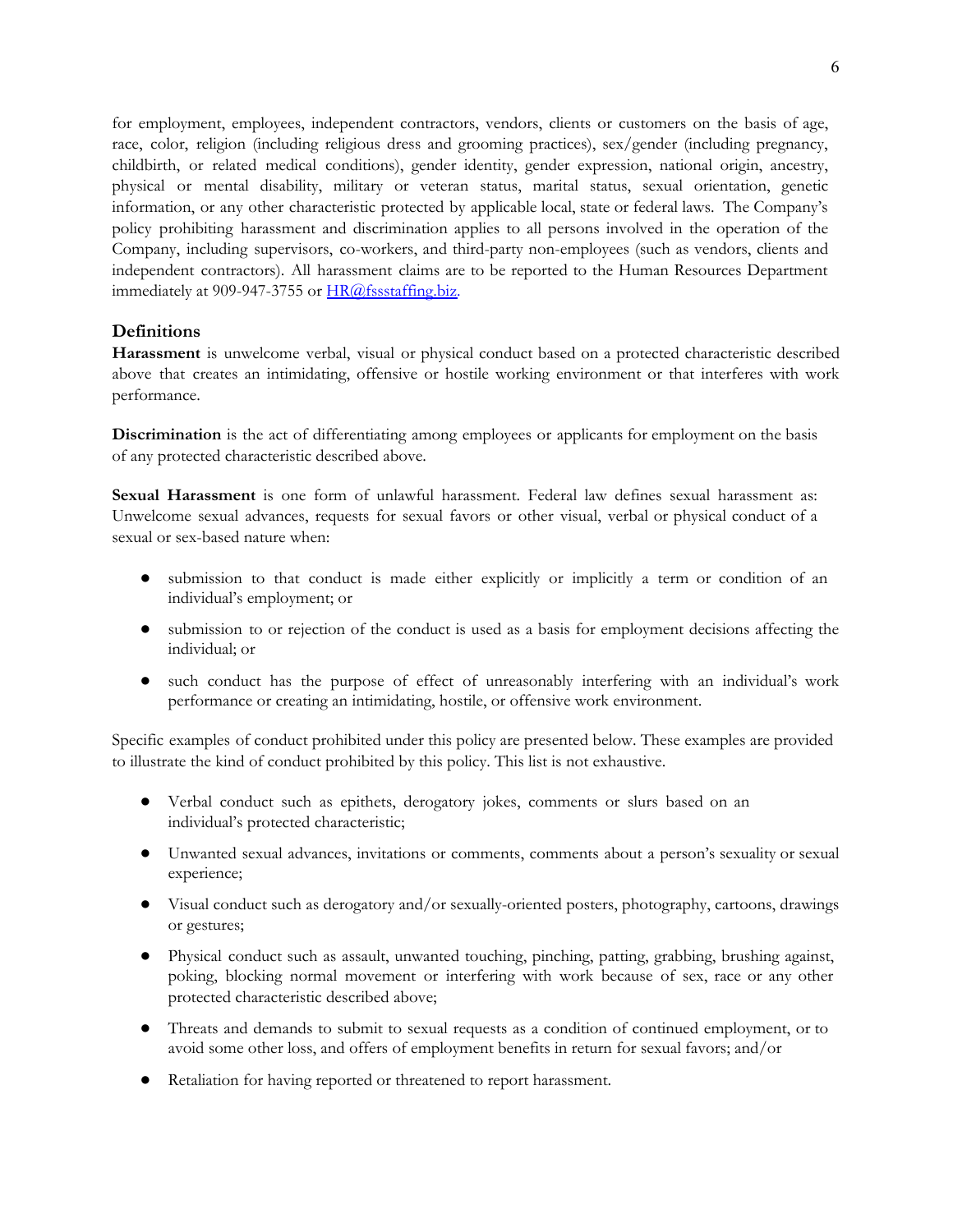Please note that more than just sexual harassment is prohibited by this policy. Harassment based on any protected characteristic described above is expressly prohibited by this policy. In addition, conduct need not be motived by sexual desire to constitute sexual harassment.

#### <span id="page-6-0"></span>**Procedures for Making, Investigating, and Resolving Complaints**

All Company employees are responsible for helping to ensure that the work environment is free from prohibited harassment and discrimination. If you believe you have been discriminated against, or subjected to sexual or other harassment in violation of this policy, by an employee or a non-employee, you may inform the offending party that his/her conduct is unwelcome and tell that person to stop the behavior but you are not required to do so. Either way, you must immediately report the facts of the incident to the on-site supervisor, the local branch office, the Human Resources Department at 909-947-3755 Ext 309 or any member of management. You are not required to use the usual process of communicating with your immediate supervisor first. That is, employees may contact any of the other above-listed management individuals directly. Complaints will be accepted in writing or orally. Supervisors and managers who receive complaints must immediately report such complaints to Human Resources.

Anyone who has observed discrimination, harassment or retaliation must also report such conduct immediately to the on-site supervisor, the local branch office, the Human Resources Department or any member of management. Reported incidents will be promptly and thoroughly investigated. Company will conduct a fair, timely, thorough, and objective investigation that provides all parties appropriate due process and reaches reasonable conclusions based on the evidence collected. The Company expects all employees to fully cooperate with any investigation conducted under this policy or regarding any other Company policies. The investigation will be kept as confidential as possible, and information will be shared only on a need-to-know basis. The Company will take appropriate remedial action to stop any prohibited discrimination or harassment and to deter future conduct of a similar nature. Corrective action may include discipline, up to and including termination.

#### **The Company will not tolerate any form of retaliation against any employee for engaging in protected activity, such as making a good faith complaint of harassment or discrimination or for cooperating in an investigation.**

The Equal Employment Opportunity Commission ("EEOC") and similar state agencies accept and investigate complaints of unlawful harassment and discrimination in the workplace. The EEOC or the applicable state agency may, in some cases, prosecute claims on behalf of employees. Employees may contact the EEOC at 1.800.669.4000 and/or contact the appropriate state agency as listed below.

| California: | California Department of Fair Employment and Housing, www.dfeh.ca.gov,                                                   |
|-------------|--------------------------------------------------------------------------------------------------------------------------|
|             | (800.884.1684)                                                                                                           |
|             | Connecticut: Connecticut Commission on Human Rights and Opportunities, www.ct.gov/chro,<br>(860.541.3459, 800.477.5737). |
| Illinois:   | Illinois Attorney General, www.illinoisattorneygeneral.gov. (312.814.3000)                                               |
| New Jersey: | New Jersey Division on Civil Rights, www.njcivilrights.org, (973.977.4500)                                               |
| Oregon:     | Bureau of Labor and Industries ("BOLI"), www.boli.state.or.us, (971.673.0761)                                            |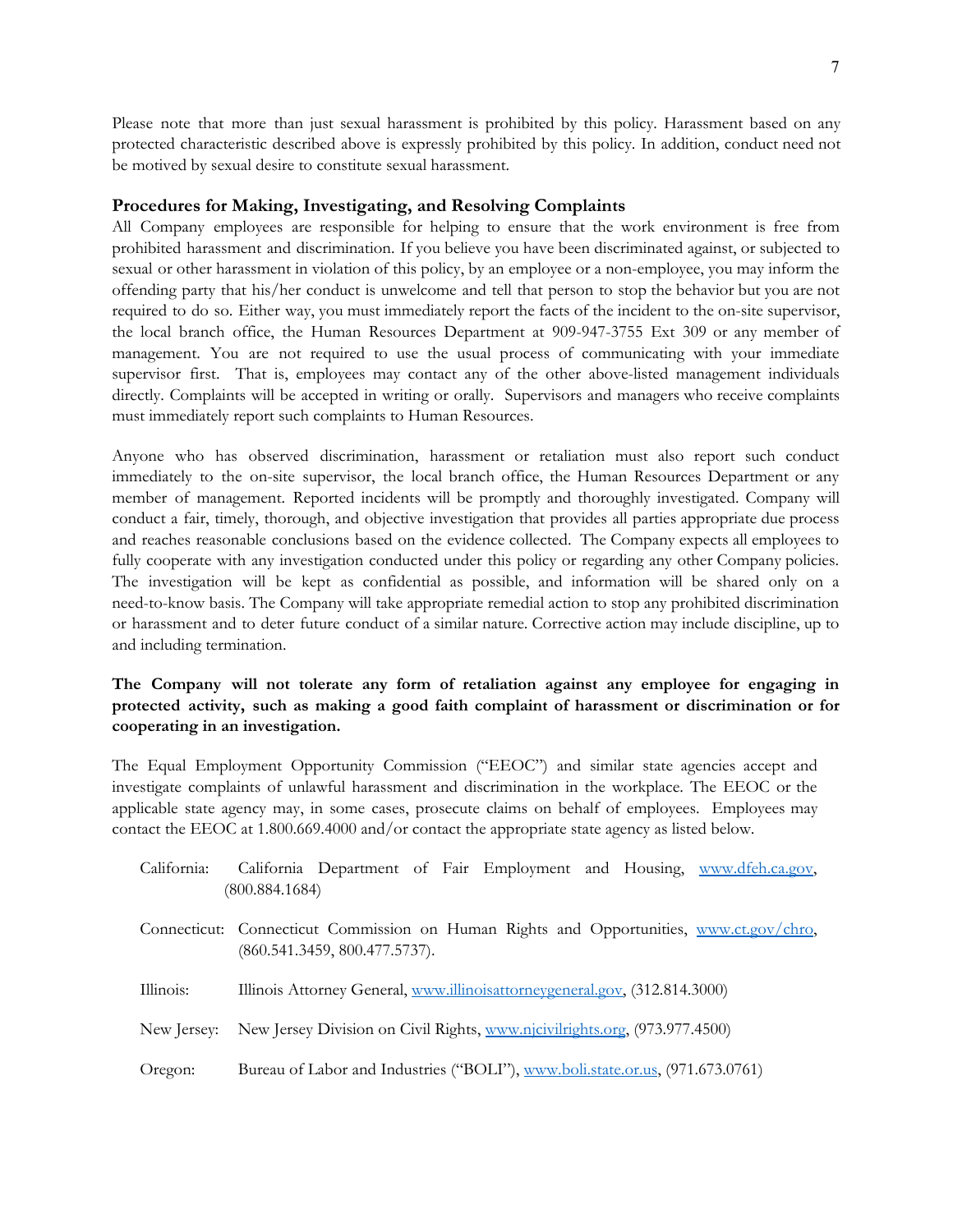Texas: Texas Commission on Human Rights, [www.texasworkforce.org](http://www.texasworkforce.org/), (888.452.4778)

Washington: Washington Human Rights Commission, [www.hum.wa.gov](http://www.hum.wa.gov/), (206.464.6500)

Please contact your on-site supervisor, the Company's local branch office or the Human Resources Department if you have any questions about this policy or require further information.

# <span id="page-7-0"></span>**Immigration Law Compliance**

In compliance with the Immigration Reform and Control Act of 1986, each new employee, as a condition of employment, must complete the Employment Eligibility Verification Form I-9 and present documentation establishing identity and employment eligibility. Former employees who are rehired must also complete the form if they have not completed an I-9 form with the Company within the past three years, or if their previous I-9 is no longer valid or is no longer in the possession of the Company. This Company may also update I-9s for employees who hold temporary visas or work permits.

If employees have any questions or want more information on immigration law issues, they are encouraged to contact the Human Resources. Employees may raise questions or complaints about immigration law compliance without fear of reprisal.

## <span id="page-7-1"></span>**Assignments/Assignment Procedures**

You will be offered assignments based on availability as well as your experience and skills. Usually, you will know about assignments a day or two in advance. Some opportunities, however, start right away. When you accept an assignment, you should record all important information so you will be prepared for a good start.

You have the flexibility to accept or decline any assignments for which you are selected. You are expected to complete all assignments you accept. If you are unable to report to work or complete an assignment for any reason, illness, emergency, etc., notify us immediately, not the client, in order for us to obtain a replacement. When your assignment with a client ends, contact us within 24 hours. The end of a particular assignment does not terminate your employment with us as you remain an employee of FSS Staffing and are eligible for placement with another client. If you fail to contact us at the end of an assignment, you may be considered to have voluntarily resigned your employment with FSS Staffing .

#### **Points to Remember**

- Arrive on time every day to show your professionalism and commitment to quality performance.
- Dress appropriately for the assignment. The Company's Personnel Coordinator will outline the client's dress code and other important rules concerning breaks and more.
- Direct all incoming personal calls to our office and we will pass messages on to you. Client phones should not be used to make or receive personal calls.
- If you desire a full-time position, or are offered one while on assignment, let us know immediately.

## <span id="page-7-2"></span>**Employment Applications**

We rely upon the accuracy of the information contained in the employment application, as well as the accuracy of other data presented throughout the hiring process and employment. Any misrepresentations, falsifications, or material omissions in any of this information or data may result in the applicant's exclusion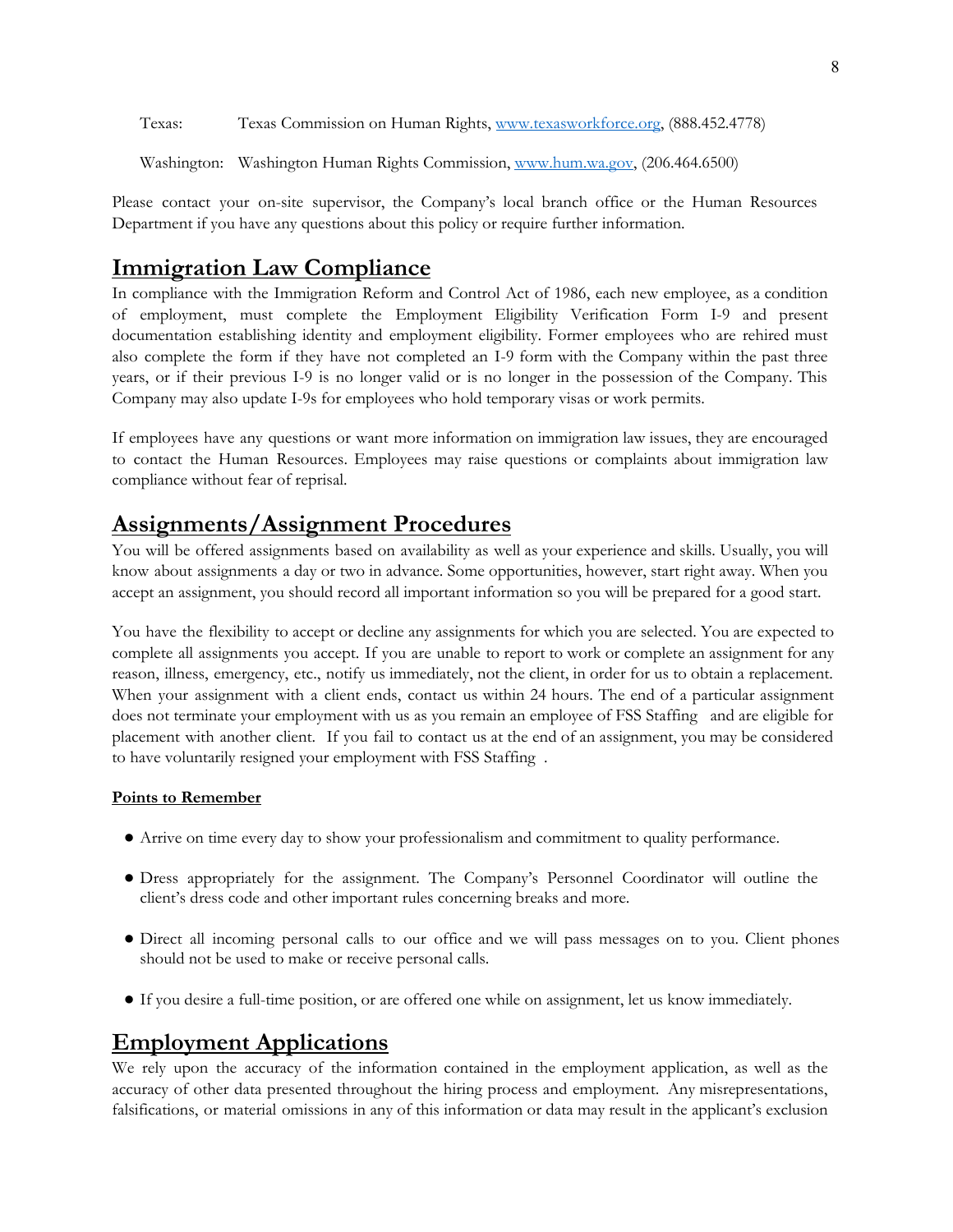from further consideration for employment. If already hired, the employee may be subject to discipline up to, and including termination of employment.

## <span id="page-8-0"></span>**Background Checks**

The Company recognizes the importance of maintaining a safe workplace with employees who are honest, trustworthy, qualified, reliable, and nonviolent, and who do not present a risk of serious harm to their coworkers or others. For purposes of furthering these concerns and interests, the Company reserves the right to investigate an individual's prior employment history, personal references, and educational background, license verification, as well as other relevant information. Consistent with legal or contractual requirements, the Company also reserves the right to obtain and to review an applicant or employee's criminal conviction record, and related information, and to use such information when making employment decisions, but only to the extent permissible under applicable law. Any inquiries into an applicant's criminal history only will be conducted, if at all, after a conditional offer of employment is made. All background checks will be conducted in strict conformity with the federal Fair Credit Reporting Act (FCRA), state fair credit reporting laws, and state and federal anti-discrimination and privacy laws. The Company is an equal opportunity employer and will comply with applicable federal, state, and local laws relating to the use of background checks and inquiries regarding criminal history for employment purposes.

## <span id="page-8-1"></span>**Workweek**

The workweek is a regularly recurring period of seven (7) consecutive twenty- four (24) hour work days. The regular work week at the Company commences on Monday at 12.01 a.m., and ends at 12:00 midnight on Sunday.

Work schedules for Associates vary throughout the Company. Supervisors will advise Associates of their individual work schedules.

## <span id="page-8-2"></span>**Pay Rates/Timesheets/Pay Periods/Paydays**

Associates will be paid for all hours worked in accordance with applicable federal, state and local laws. The pay rate is determined before you begin the assignment and can vary from one assignment to the next. Compensation for overtime will be paid to nonexempt Associates in accordance with applicable federal, state and local laws.

Only those hours that are actually worked will be included when determining a non-exempt employee's overtime pay. Paid time off, for example, is not hours worked and are therefore not counted in making overtime calculations. Employees must obtain advance authorization before working overtime. Regardless, employees will be paid for any overtime hours actually worked. Working "off the clock" is never permitted. If any supervisor or client requests that you perform work "off-the-clock," immediately report the situation to Human Resources.

The Company will make all state and federally required payroll deductions (social security, medicare, withholding taxes) as required by law. The Company matches social security contributions and provides Workers' Compensation insurance.

Associates must report their time at least weekly, and upon completion of each assignment. Use a new timesheet for every assignment you work. For a continuing assignment, use a new timesheet each week. If using a time and attendance system, be sure to utilize the system to record the start and end of your shift each work day. Associates must review and sign your timesheet each Friday, or at the end of each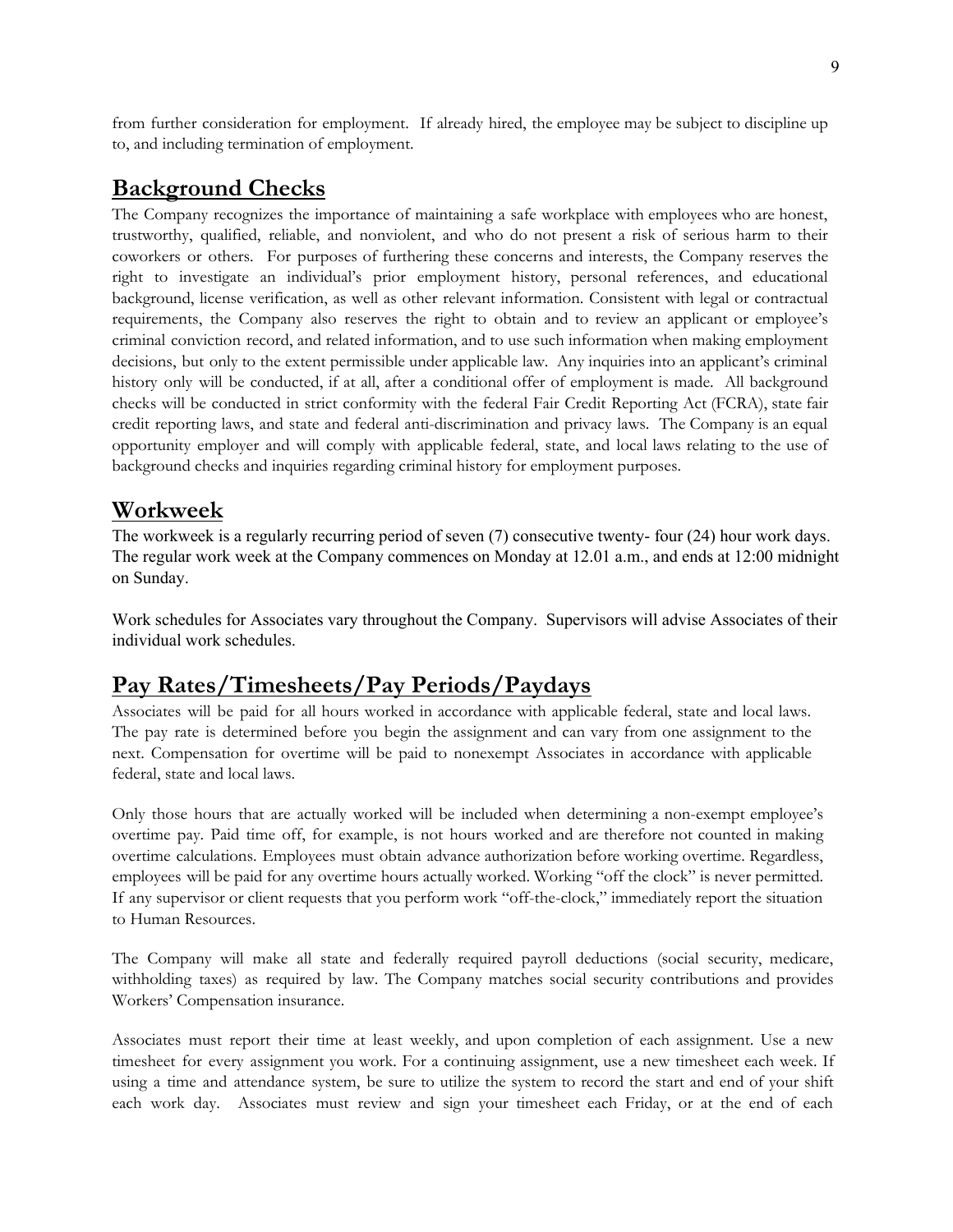assignment. The client company supervisor must also sign your timesheet. Failure to deliver the timesheet by the appropriate time may delay the processing and issuance of your paycheck.

Most Associates are paid every Friday for the one-week period that ends the previous Sunday. You will be notified if you are on an assignment that may have different paydays and/or pay periods.

## <span id="page-9-0"></span>**Meal and Rest Periods**

FSS Staffing complies with federal, state and local laws in allowing appropriate meal and rest periods for non-exempt employees. The time when meal periods are taken will vary by assignment, but will be scheduled in accordance with any applicable laws.

In general, unless state law has different requirements, all Associates are required to take a minimum of 30 minutes for an unpaid, duty-free meal period when working more than six (6) consecutive hours in a day. Where required by law, Associates may be required to take longer or additional breaks. To ensure that these mandatory meal periods are taken, hourly employees must clock-out and in when starting and ending a meal period. Skipping meal periods is not permitted. You may not work through meal periods simply to leave work early at the end of the day. If, on any day, you forget to clock out for your meal break, you must immediately notify your supervisor. If, on any day that you work more than six hours, you do not receive an uninterrupted 30-minute meal break, you must immediately notify your supervisor or Human Resources.

## <span id="page-9-1"></span>**Lactation Accommodation**

In compliance with applicable law, female employees who wish to express milk for their infant child will be provided a reasonable amount of break time for that purpose. The break time will, to the extent possible, run concurrently with any paid break time already provided (if required by applicable state law), and to the extent additional time is needed, the time will be unpaid. The Company will make reasonable efforts to provide the use of a room or other location near the work area for the employee to express breast milk in private. You should notify your supervisor if you require lactation accommodations.

## <span id="page-9-2"></span>**Health Insurance Benefits**

Associates are eligible for medical benefits in accordance with the Affordable Care Act (ACA). Please consult with your FSS Staffing representative for more information regarding your eligibility for medical benefits.

## <span id="page-9-3"></span>**State Disability Insurance or Paid Sick Leave**

Associates may be covered by state-sponsored disability insurance, which may provide wage replacement benefits to eligible employees who are unable to work due to disability.

Additionally, employees in certain states are entitled to paid sick leave. Information regarding state disability insurance and paid sick leave benefits is contained within your State Supplement, if applicable.

## <span id="page-9-4"></span>**Standards of Conduct**

We have established workplace standards of performance and conduct as a means of maintaining a productive and cohesive working environment. FSS Staffing counts on common sense and professionalism in the actions of all employees. This is essential to providing a positive work environment. Therefore, conduct that is dangerous to others, dishonest, unethical, illegal, and/or abusive will not be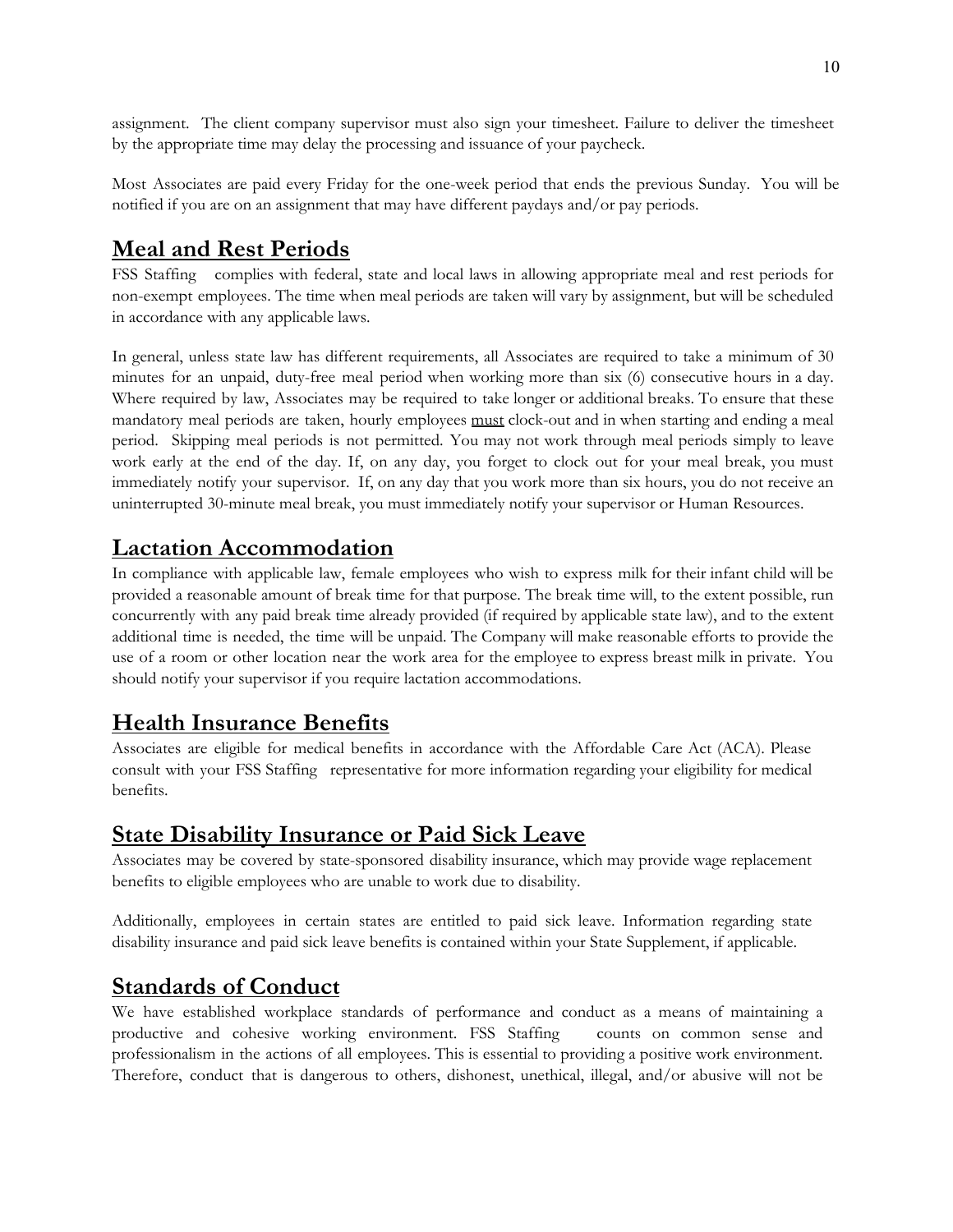tolerated by FSS Staffing . Violations of FSS Staffing Standards of Conduct will be grounds for disciplinary action, up to and including discharge from employment.

When an employee fails to meet FSS Staffing 's established Standards of Conduct, his or her manager may attempt to utilize progressive discipline so that the employee will be assisted in improving his or her performance or conduct. However, because FSS Staffing employees are employed at-will and can be terminated or resign at any time for any or no reason, FSS Staffing reserves the right to impose any type of discipline it deems appropriate, as determined by the Company in its sole discretion, up to and including immediate termination of employment.

As it is impossible to list every reason why an employee may be subject to disciplinary action, the following list of offenses is not all-inclusive, but merely provides guidance to our employees concerning conduct that FSS Staffing would define as unacceptable. Following are examples of behavior, performance or conduct that are not permitted and may result in disciplinary action, up to and including termination:

- Excessive unexcused absenteeism, tardiness or any absence without notice, including failure to report to an assignment, unless due to exigent circumstances (e.g., illness or injury);
- Unauthorized possession, use, theft or removal of property belonging to us or any of our clients;
- Failure to comply with all safety rules and regulations, including the failure to wear safety equipment when instructed;
- Working under the influence of alcohol, marijuana or other controlled substances, or other violation of the Company's Drug and Alcohol Free Workplace Policy;
- Possession of weapons, explosives, or other hazardous or dangerous devices or substances onto Company or client property without prior written approval;
- Being absent for two (2) or more consecutive work days without prior authorization or notice, or failure to call us when an assignment ends;
- Violation of the Company's policies prohibiting harassment, discrimination or retaliation;
- Insubordination, for example, refusal to carry out your supervisor's reasonable work request
- Dishonesty, or falsification of records, including but not limited to falsification or dishonesty pertaining to time records, work injury claims, personnel records, or sick leave;
- Disclosing confidential information without authorization;
- Gambling on Company or client property or during working hours;
- Use of abusive or threatening language;
- Fighting, threatening, or coercing fellow employees, vendors, clients or others on Company or client property or during working hours, for any purpose;
- Leaving work before the end of scheduled shift without permission;
- Neglect of job responsibilities and duties, including incompetence.

This policy is written to comply with applicable law and will not be applied in a manner that restricts the flow of concerted employee communication about terms and conditions of employment.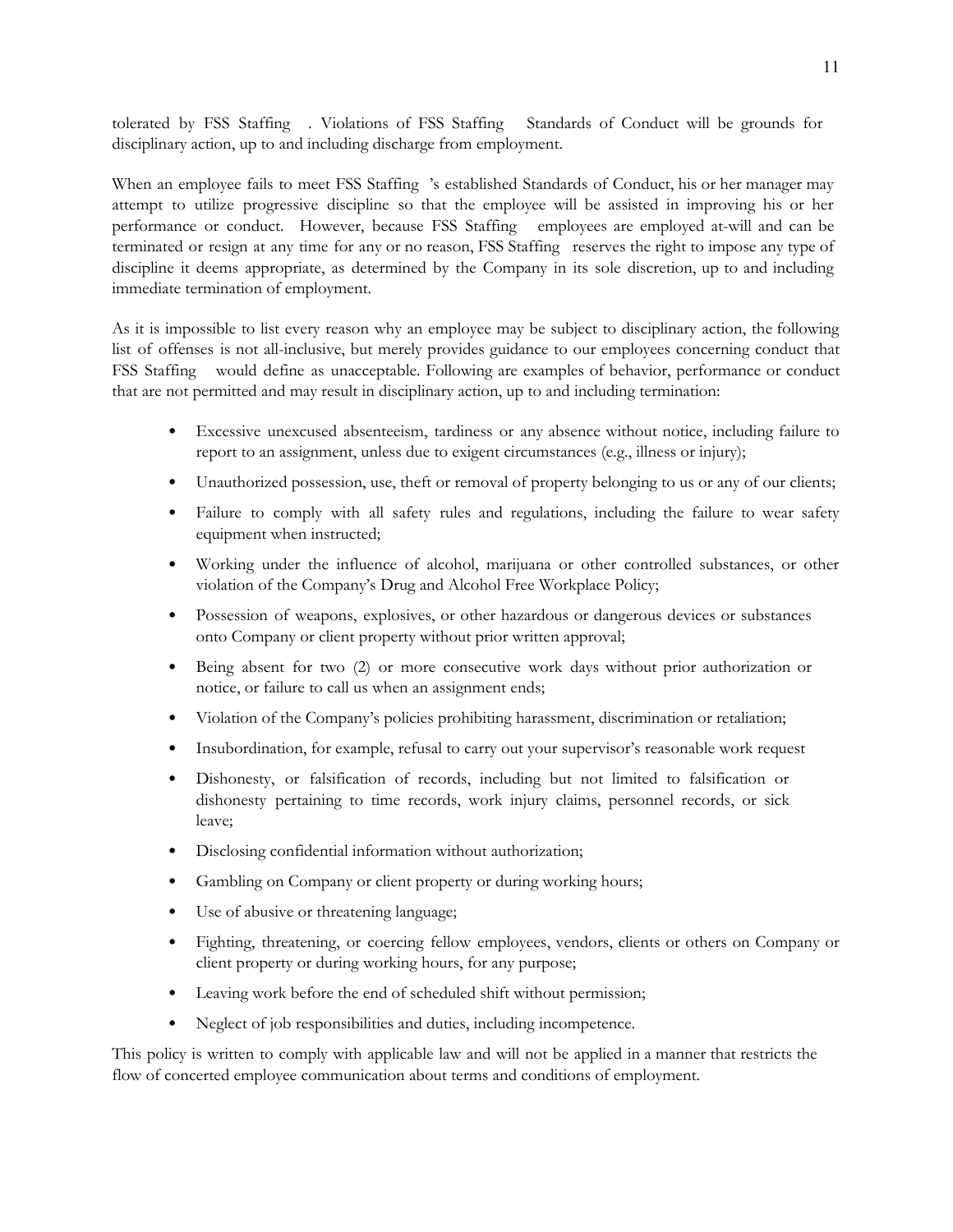FSS Staffing may use any type of discipline it deems appropriate in its sole discretion, including, but not limited to, verbal warning(s), written warning(s), suspension, or immediate termination. Nothing in these Standards of Conduct, or in this Handbook, in any way affects the at-will status of the employees' employment.

## <span id="page-11-0"></span>**Drug and Alcohol Free Workplace Policy**

We believe that maintaining a workplace that is free from the effects of drug and alcohol abuse is the responsibility of all persons involved in our business, including our employees and clients. The use, possession, sale, or transfer of any controlled substance (including marijuana) or alcohol on Company or client property, in Company or client vehicles, or while engaged in Company or client activities is strictly forbidden. Being under the influence of drugs or alcohol while on Company or client property, in company or client vehicles, or while engaged in Company or client activities is also strictly forbidden.

Unless prohibited by law, FSS Staffing reserves the right to conduct or require drug and alcohol testing on any employee on company or client premises, engaged in company or client business, or operating company or client equipment. Specifically, testing may be required after accidents or near misses, when a client requires pre-assignment testing, and/or where management has a reasonable suspicion that an employee is impaired or affected on the job by alcohol or a controlled substance in violation of this policy.

Some of the observable behaviors that may indicate that an employee is working in an impaired condition or otherwise engaging in conduct that violates this policy include, but are not limited to:

- Observed use of alcohol or drugs;
- Smell of alcohol on breath;
- Fluctuating mood, unusual or aggressive or abnormal behavior;
- "On-the-job" absenteeism (e.g., long or excessive breaks);
- Unsteady gait, slurred speech, poor coordination or slowed reactions;
- Drowsiness or nodding off;
- Illogical and/or unrelated responses to questions.

FSS Staffing will pay the costs associated with the drug test. FSS Staffing will provide the employee with a reasonable opportunity to rebut or explain the results. A positive test will result in termination. A refusal to test will be considered the same as a positive test.

All drug testing-records will be treated as confidential.

The Company may search company or client premises or property, without prior notice, and reserves the right to search employees' personal property brought onto company or client premises in order to investigate a reasonable suspicion that this policy has been violated.

Employees violating this policy are subject to disciplinary action up to and including immediate termination and, consistent with state laws, possible denial of any workers' compensation benefits. Failure to consent to a test or any attempt to falsify or alter test results will also result in disciplinary action, up to and including termination.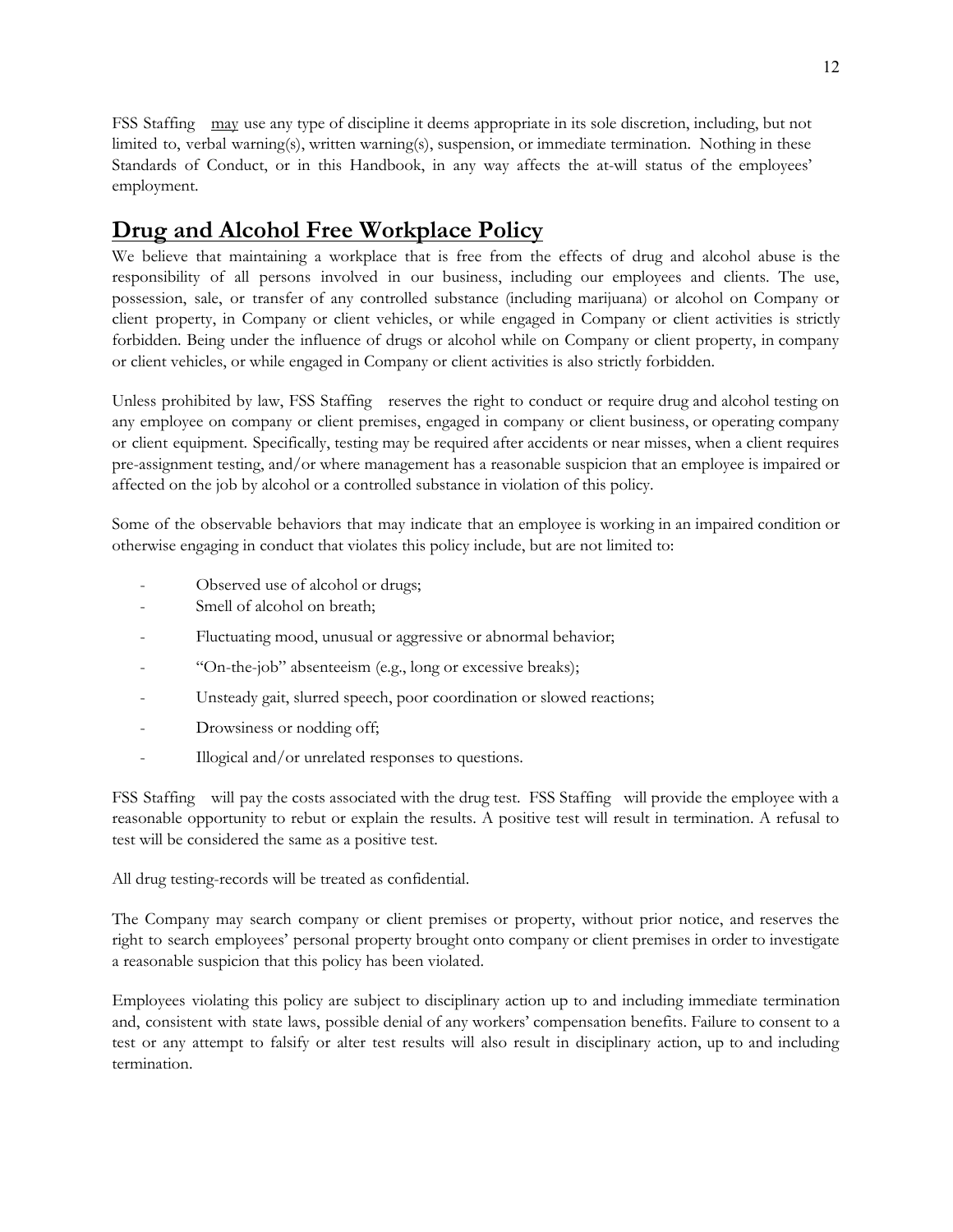## <span id="page-12-0"></span>**Workplace Searches**

To protect Company and Client property and to ensure the safety of all employees, the Company, and our clients, reserves the right to inspect and search any employee's work area, files, locker, equipment, and any area on Company premises. You should have no expectation of privacy with respect to items brought onto Company or client property and/or stored in Company or client facilities. Inspection may be conducted at any time, without notice, at the discretion of the Company or client.

In addition, when the Company or a client has a reasonable suspicion that a Company or client policy is being violated that necessitates a search, you may be required to submit to reasonable searches of your personal vehicles, parcels, purses, handbags, backpacks, briefcases, lunch boxes or any other possessions or articles brought on to the Company or client property. Persons entering the premises who refuse to cooperate in an inspection conducted pursuant to this policy may not be permitted entry. Failure to consent to a search without reasonable justification may be subject to discipline, up to and including termination.

## <span id="page-12-1"></span>**Violence-Free Workplace**

The Company is committed to providing a work environment free from violence. The Company maintains a zero-tolerance policy for any acts or threatened acts of violence, including hostile behavior, physical or verbal abuse, or, unless it is required by the nature of the employee's position, possession or use of weapons of any kind, on Company property or while conducting Company business. Should you engage in such acts, you will be subject to disciplinary action, up to and including immediate termination of employment. You may also be subject to other civil or criminal liability.

If you feel you have been subjected to behavior prohibited by this policy or witness or have knowledge of any actions in violation of this policy, you should report the incident immediately to your Supervisor or Human Resources at 909-947-3755. All complaints will be investigated promptly and appropriate action taken. Corrective action will be imposed for engaging in any potentially violent or threatening activities. You may also contact the appropriate law enforcement authorities if you have reason to believe there is an immediate threat to your safety and/or the safety of others. Reports or incidents warranting confidentiality will be handled appropriately and confidentiality will be maintained to the extent possible. You will not be retaliated against for reporting, in good faith, any conduct prohibited by this policy.

## **Anti-Bullying Policy**

FSS Staffing is committed to the elimination of all forms of abusive conduct (also known as "bullying"). We are committed to providing all employees a healthy and safe work environment.

This policy applies to all employees. It applies during normal working hours, at work related or sponsored functions, and while traveling on work related business.

"Abusive conduct" means conduct of an employer or employee in the workplace, with malice, that a reasonable person would find hostile, offensive, and unrelated to an employer's legitimate business interests. Abusive conduct may include repeated infliction of verbal abuse, such as the use of derogatory remarks, insults, and epithets; verbal or physical conduct that a reasonable person would find threatening, intimidating, or humiliating, or the gratuitous sabotage or undermining of a person's work performance. A single act shall not constitute abusive conduct, unless especially severe and egregious.

#### Reporting Abusive Conduct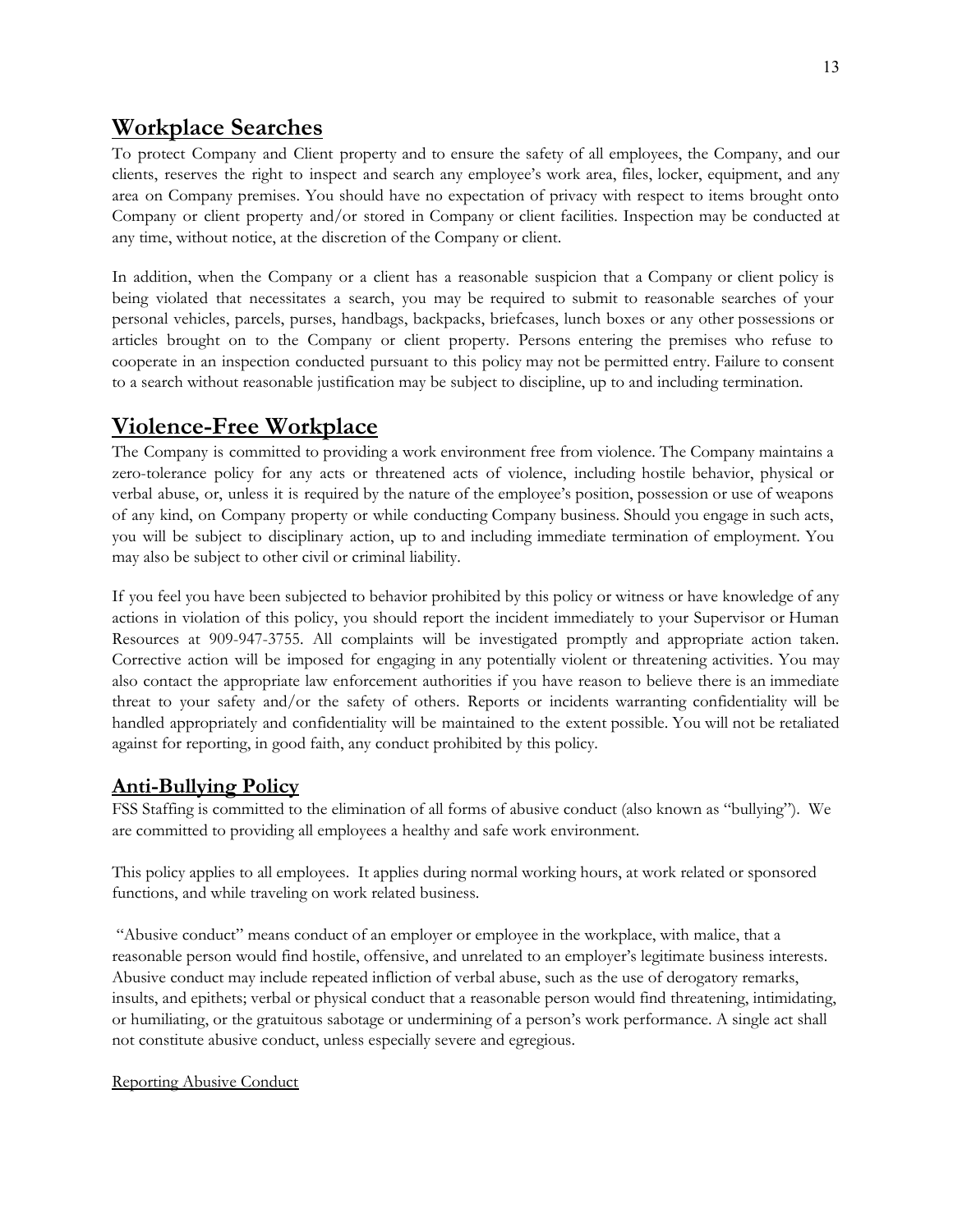Anyone with knowledge of abusive conduct in the workplace should notify Human Resources at hr@fssstaffing.biz. This is true whether or not the knowledge came firsthand. Report abusive conduct to any supervisory employee in your chain of command or HR. If the conduct immediately threatens safety, contact the police.

## <span id="page-13-0"></span>**Family and Medical Leave**

The Company provides employees with family and medical leave in accordance with the provisions of the Federal Medical Leave Act ("FMLA") . The Company complies with all requirements of similar local and state laws in areas where it operates or does business. If a local or state law entitles an employee to more generous benefits than provided under this policy, the employee will receive the benefits required by the applicable law.

This policy provides an overview of the leave provided under the FMLA, but is not intended to diminish or increase any obligations or rights set for under such laws. Unless otherwise defined in this policy, the terms used in this policy have the meanings they are given under the FMLA.

#### **Employee Eligibility**

Eligible employees are those who have:

- Completed 12 months of service with the Company (the service need not be consecutive);
- Worked at least 1250 hours during the 12-month period immediately preceding the requested leave; and
- Worked at a location where there are 50 employees of the Company within a 75-mile radius.

#### **Qualifying Reasons for Leave**

Eligible employees may take leave for the following reasons:

- 1. For the birth of the employee's child, or placement of the child with the employee for adoption or foster care;
- 2. To care for the employee's spouse (including same sex marriage), , child or parent with a serious health condition;
- 3. For the employee's own serious health condition, which prevents him or her from performing the functions of his/her position;
- 4. Because of a qualifying exigency (as defined under the FMLA) arising out of the fact that the employee's spouse, son, daughter, or parent who is either a member of the National Guard or Reserves, or a retired member of the Regular Armed Forces or retired Reserves, is on covered active duty or call to covered active duty status ("Military Exigency Leave"); or
- 5. To care for an immediate family member or next-of-kin who is a covered servicemember recovering from a serious injury or illness sustained in the line of active military duty ("Military Caregiver Leave").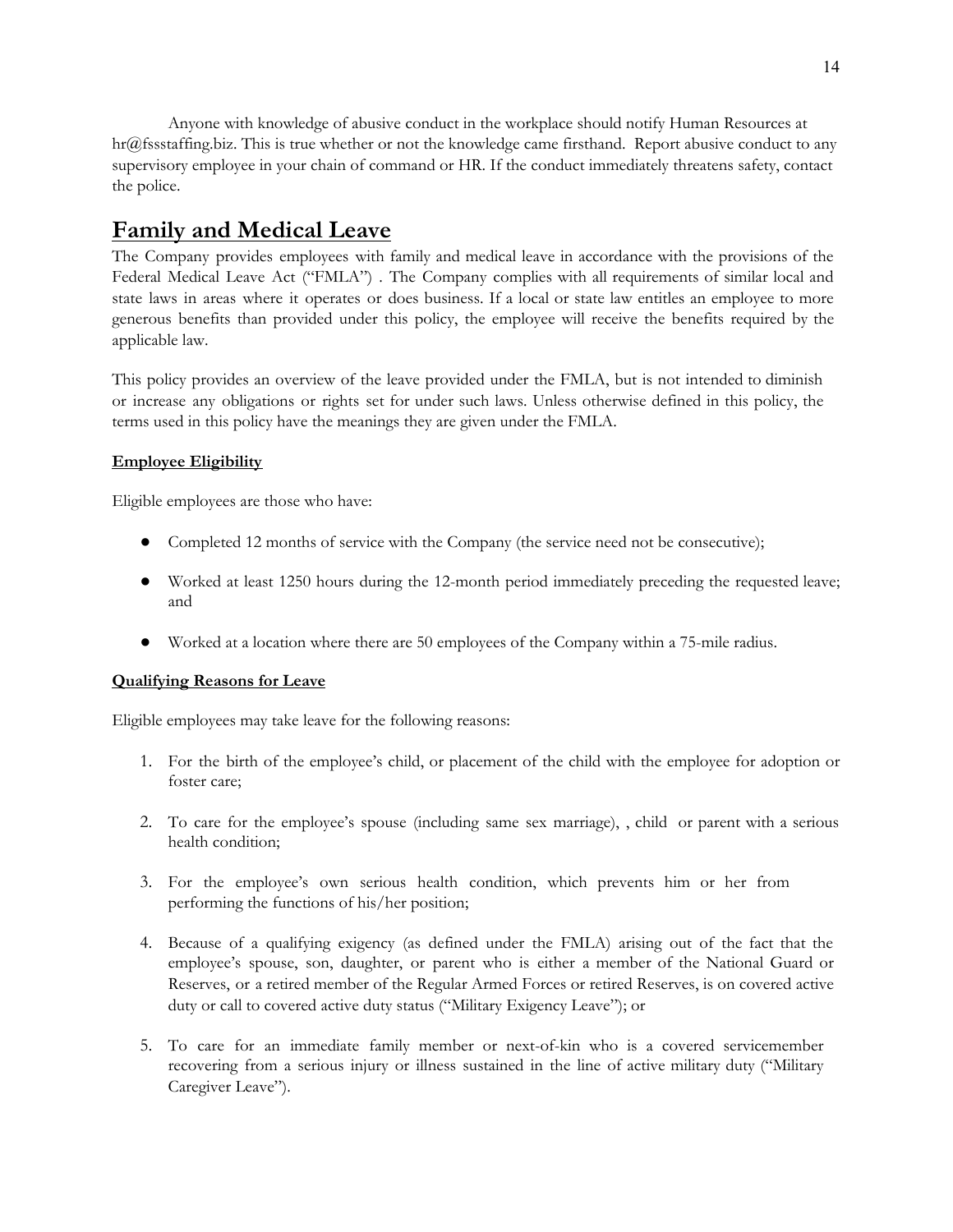The term "covered service member" is defined by federal law and means a member of the Armed Forces, including a member of the National Guard or Reserves, who is undergoing medical treatment, recuperation, or therapy, is otherwise in outpatient status, or is otherwise on the temporary disability retired list, for a serious injury or illness, or a veteran who seeks medical treatment for a serious service-related injury or illness within five years of serving in the military. The term "next-of-kin" is defined as the nearest blood relative. "Qualifying exigencies" for Military Exigency Leave include: short-notice deployment; military events and related activities; childcare and school activities; financial and legal arrangements; counseling; rest and recuperation leaves; post-deployment activities; arranging certain parental care; and other reasons as agreed upon between the Company and the employee. Certain restrictions on leave may apply, depending upon the nature of the qualifying exigency. The term "covered active duty or call to covered active duty status," as defined by the FMLA means, in the case of a member of the Regular Armed Forces, duty during deployment with the Armed Forces to a foreign country and, in the case of a member of the Reserves, duty during deployment to a foreign country in support of a contingency operation.

#### **Amount of Leave**

A maximum of 12 work weeks of unpaid leave may be taken within a 12-month period for any qualifying reasons 1 through 4 as listed above. The 12-month period is measured forward from the first date the employee takes FMLA leave.

Employees who are absent for Military Caregiver Leave may take up to 26 workweeks of unpaid leave in a single 12-month period. The "single 12-month period" begins on the first day the eligible employee takes family and medical leave to care for a covered service member and ends 12 months after that date. This leave entitlement is applied on a per-covered service member, per-injury basis. Employees who use Military Caregiver Leave in addition to other types of family and medical leave in the same leave year or single 12-month period are entitled to a combined maximum of 26 weeks of protected leave.

Certain state laws may provide employees disabled by pregnancy, childbirth or related medical conditions additional rights to take a pregnancy disability leave separate from, and in addition to any leave available under FMLA. However, the first 12 weeks of pregnancy disability leave will be treated concurrently as leave under the FMLA, for eligible employees.

If leave is taken for a serious health condition, the leave may be taken either in a block, or if medically necessary, on an intermittent or reduced schedule basis. Employees and supervisors are expected to work together to schedule leaves so as not to unduly disrupt Company operations. In most situations, an employee will continue in his/her regular job. However, in certain circumstances, at the Company's discretion, employees may be temporarily assigned to an alternative position in order to better accommodate recurring periods of leave. Employees will receive equivalent pay and benefits as they would have received in their regular job while in the temporary position.

When both parents are employed by the Company and request simultaneous leave for the birth or placement for adoption or foster care of a child, the Company will not grant more than 12 weeks of combined leave both employees.

All time off which qualifies as family and medical leave under state and/or federal law will be counted against the employee's FMLA entitlement to the fullest extent permitted by law.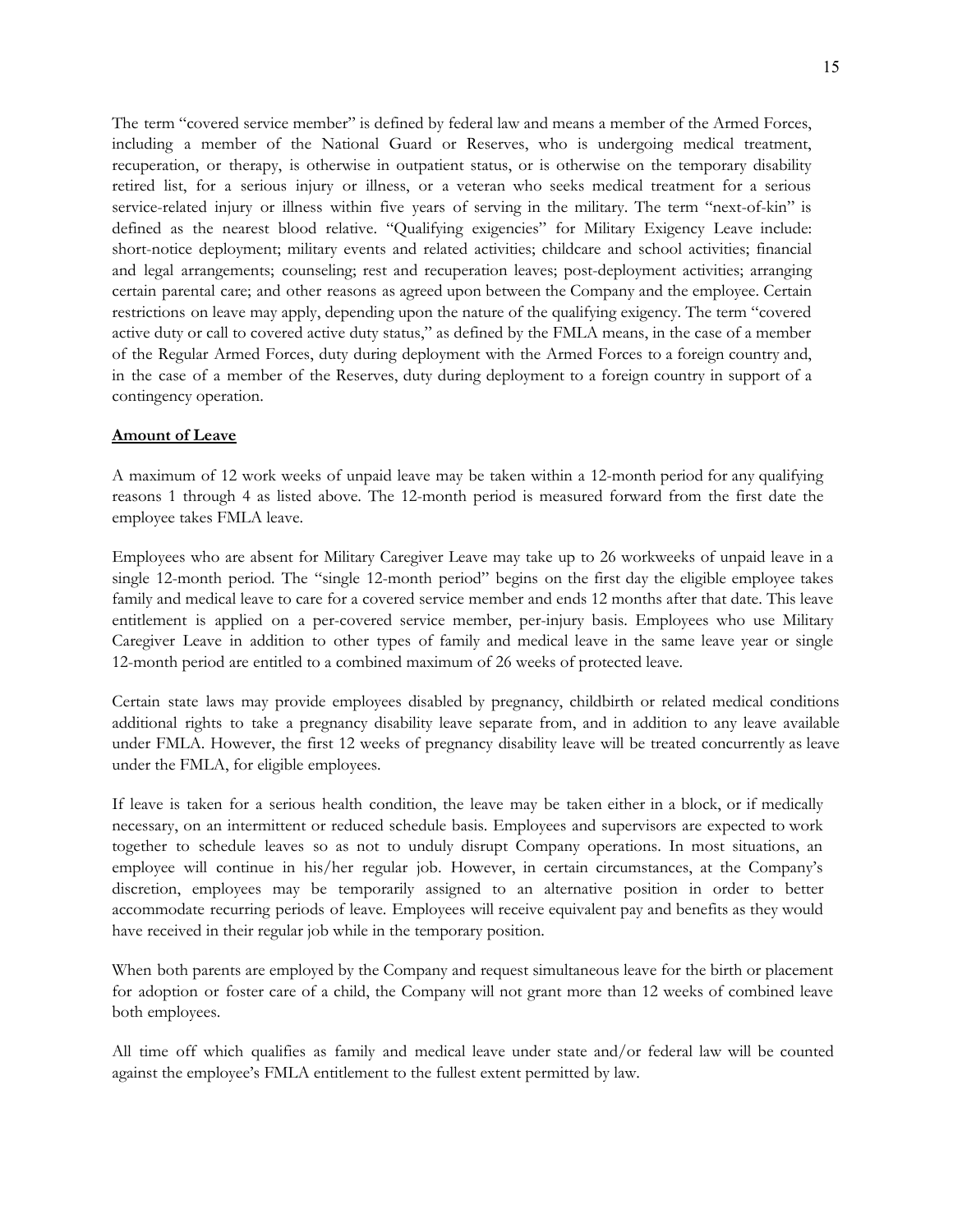#### **Compensation During Leave**

Leaves granted under this policy are unpaid. Any earned sick leave and accrued vacation benefits may be used during an approved leave in accordance with the Company's requirements under the applicable paid leave policy.

#### **Benefits during Leave**

Employees will continue to receive group health plan benefits during the leave for up to 12 weeks (or up to 26 weeks while on Military Caregiver Leave) on the same terms and conditions as when working. The employee must continue to pay the employee's portion of premiums for group health plans while on leave. Failure to make timely payments may result in loss of coverage. Alternatively, if the Company voluntarily pays the employee's unpaid share of any benefit premiums so that it has the ability to reinstate the employee's coverage upon his/her return from leave, the Company will recover such amounts from the employee's future wages. In addition, in some circumstances, an employee who does not return to work may be required to reimburse the Company for all premiums it paid during the leave.

Vacation and sick time will not accrue during unpaid portions of leaves.

#### **Return to Work**

Upon returning from FMLA leave, employees will be reinstated to the same or an equivalent position, with the same pay and benefits, except as permitted by law. Generally, employees whose leave does not exceed the approved period of leave or the maximum allowed under the law, will be reinstated to their former position. However, employees will not be provided greater rights than he/she would have had if he/she had been continuously employed during the leave.

Failure to report to work on the first workday after the approved leave has expired, unless an extension of the leave is granted in writing, or falsification of any information submitted in connection with the leave, will result in termination of employment.

If the leave was taken due to the employee's own serious health condition, the Company will require certification from the employee's health care provider of the date the employee is able to resume work, with or without accommodation. The return-to-work certification must be provided to the Company on or before the date of the employee's return to work and is a condition of reinstatement. If the employee requires accommodation to return to work, the Company will engage in a good faith interactive process to determine what, if any, reasonable accommodations are necessary and available.

Reinstatement after family and medical leave may be denied to certain salaried "key employees." The Company will notify you if your position falls into this "key employee" category.

#### **Notification**

Employees must provide at least 30 days' advance notice for a foreseeable event (e.g., the expected birth of a child or a planned medical treatment). For events that are unforeseeable, employees must notify the Company as soon as practicable after they learn of the need for leave, but no later than 2 business days thereafter. Failure to comply with these notice rules may result in a delay or denial of the requested leave.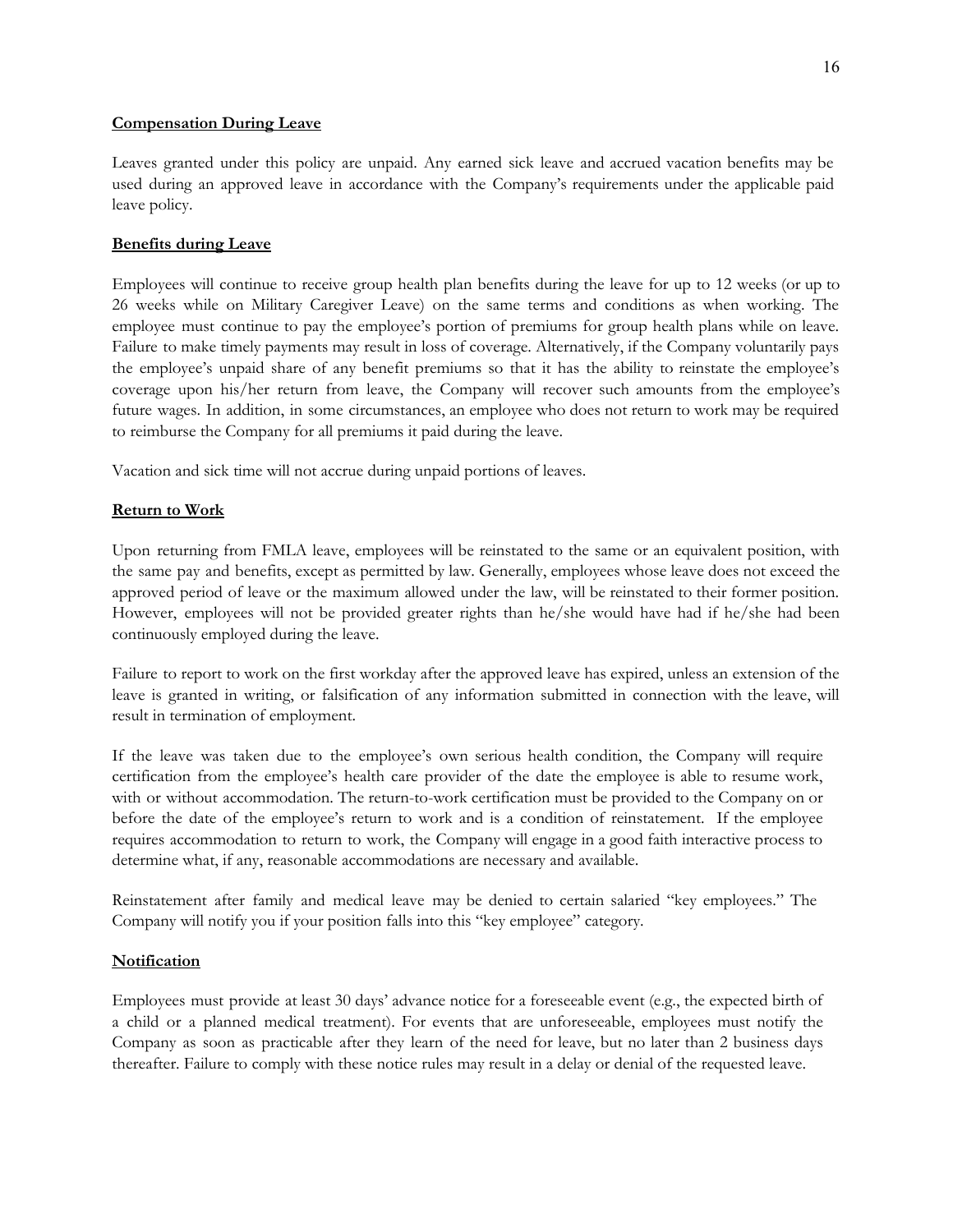While written notice is not required, employees are requested to submit a request for leave in writing and to meet with Human Resources prior to commencing the leave where possible.

The employee must notify Human Resources of any changes in the status of the leave, the expected start date, or the expected return date. Any such requested changes are subject to approval by the Company.

#### **Certification**

If the leave request is made because of an employee's serious health condition, the serious health condition of the employee's family member, or because of a covered servicemember's serious illness or injury, the Company will require the employee to obtain a medical certification form signed by a licensed healthcare provider. The certification must include sufficient information to allow the Company to determine if the leave is requested for a qualifying reason, and the anticipated dates (or duration and frequency) of the requested leave.

If the need for leave may extend beyond the time covered by a certification, and additional leave is requested, the employee is required to provide the Company with an updated certification from his or her health care provider. Certification for the extension shall be submitted prior to the expiration of the current certification. Failure to submit the updated certification in a timely fashion may result in the denial of an extension of the leave and, if the employee fails to return to work, the employee may be considered to have abandoned his or her employment with the Company.

When an employee requests leave due to a qualifying military exigency, the Company will require the employee to provide a copy of the covered military member's active duty orders or other documentation issued by the military which indicates that the covered military member is on active duty or call to active duty status in support of a contingency operation, and the dates of the covered military member's active duty service. The Company also will require that such leave, because of a qualifying exigency, be supported by a certification from the employee that sets forth: (1) a statement or description of appropriate facts regarding the qualifying exigency for which the leave is requested; (2) the approximate date on which time off from work due to the qualifying exigency commenced or will commence; (3) the beginning and end dates for the employee's absence, or, where leave is requested on an intermittent or reduced schedule basis, an estimate of the frequency and duration of the qualifying exigency; and (4) if the qualifying exigency involves meeting with a third party, appropriate contact information for the individual or entity with whom the employee is meeting and a brief description of the purpose of the meeting.

All medical certifications and military exigency certifications must be provided within 15 days of being requested by the Company. If a certification is not provided within 15 days of the first request, absent extenuating circumstances, the leave may be delayed or denied.

For employee's serious health conditions, the Company may require, at its own expense, a second opinion from a health care provider selected by the Company. If the second opinion differs from the first opinion, the Company may require, at its expense, the employee to obtain the opinion of a third health care provider designated or approved jointly by the employer and employee. The opinion of a third health care provider shall be considered final and binding on the Company and the employee.

Obtain appropriate forms from the Company's local branch office.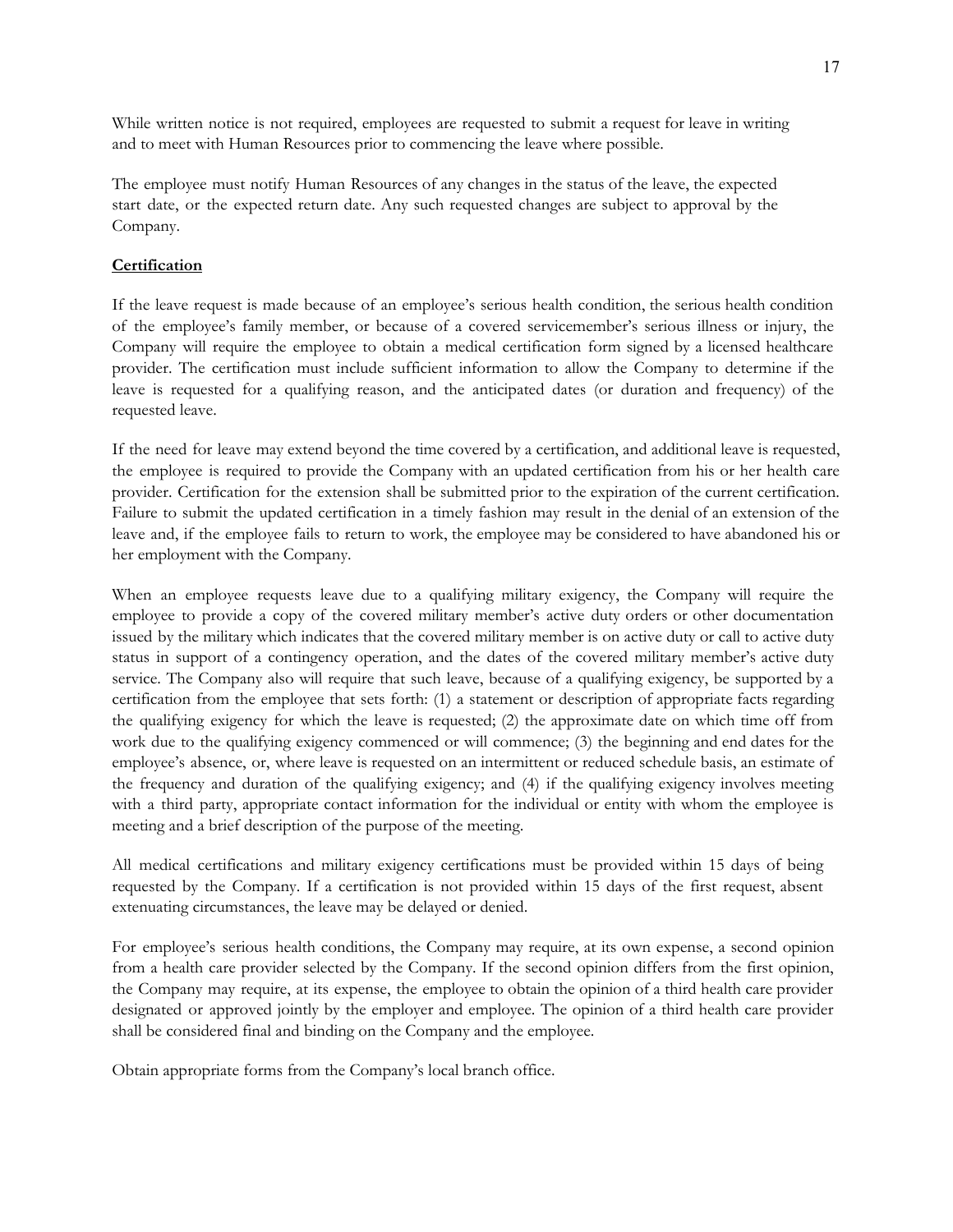If you have any questions concerning, or would like to submit a request for a family and medical leave of absence, please contact the Company's local branch office.

The Company will comply with all other state and federal leave laws, subject to any employer and employee eligibility requirements.

# <span id="page-17-0"></span>**Military Leave**

Military leaves are available to employees who enter, voluntarily or involuntarily, the Armed Forces of the United States, including the National Guard, the state military forces, or the reserve components of the same, to participate in active or inactive duty or training. Time off is also permitted for an examination to determine one's fitness for duty in any of the military forces. Such leave will be granted in accordance with applicable state and federal law, and employees returning from military leave will be reinstated in accordance with applicable law. Unless prohibited by military necessity, you must notify the Company of your need for leave, indicating the date of departure and return, as far in advance as possible. Upon return, you must furnish evidence verifying the dates of your military service. For further information about your rights and obligations regarding military leave or to request a military leave, please contact the Human Resource Department.

# <span id="page-17-1"></span>**Work-Related Injury Leave**

In case of work-related injuries, employees are entitled to receive leave and benefits in accordance with applicable law. An employee who suffers an injury while on the job must report it immediately to his/her immediate supervisor and the Human Resources Department. Employees must also provide the Company with a signed written notice of the injury or illness within 30 days of the injury. This notice may be in the form of the employee's workers' compensation claim form.

If an employee expects to be absent for more than one day, he/she must submit a medical certification that confirms he/she is not able to work and provides an estimated return to work date. Employees on leave for a work-related injury are required to provide the Company with monthly notices of the status or change in status, or their intention to return to work. Failure to provide such information may result in disciplinary action. The period of leave for a work-related injury will run concurrently with FMLA leave to the maximum extent permitted by law.

# <span id="page-17-2"></span>**Jury Duty**

The Company encourages employees to serve on jury selection or jury duty when called. An employee who is called to perform jury duty shall be given unpaid leave. You should notify your supervisor of the need for time off for jury duty as soon as a notice or summons from the court is received. You may be requested to provide written verification from the court clerk of having served. Of course, employees are expected to report to work whenever the court schedule permits. Any mileage allowance, fees, etc. paid by the court for jury services may be retained by you.

# <span id="page-17-3"></span>**Voting**

The Company accommodates flexible scheduling for employees on election days. The Company will also allow up to two hours of paid time off to vote if the employee is unable to vote before or after working hours. Where possible, the employee shall give his/her supervisor at least two days' notice in advance of need for time off to vote.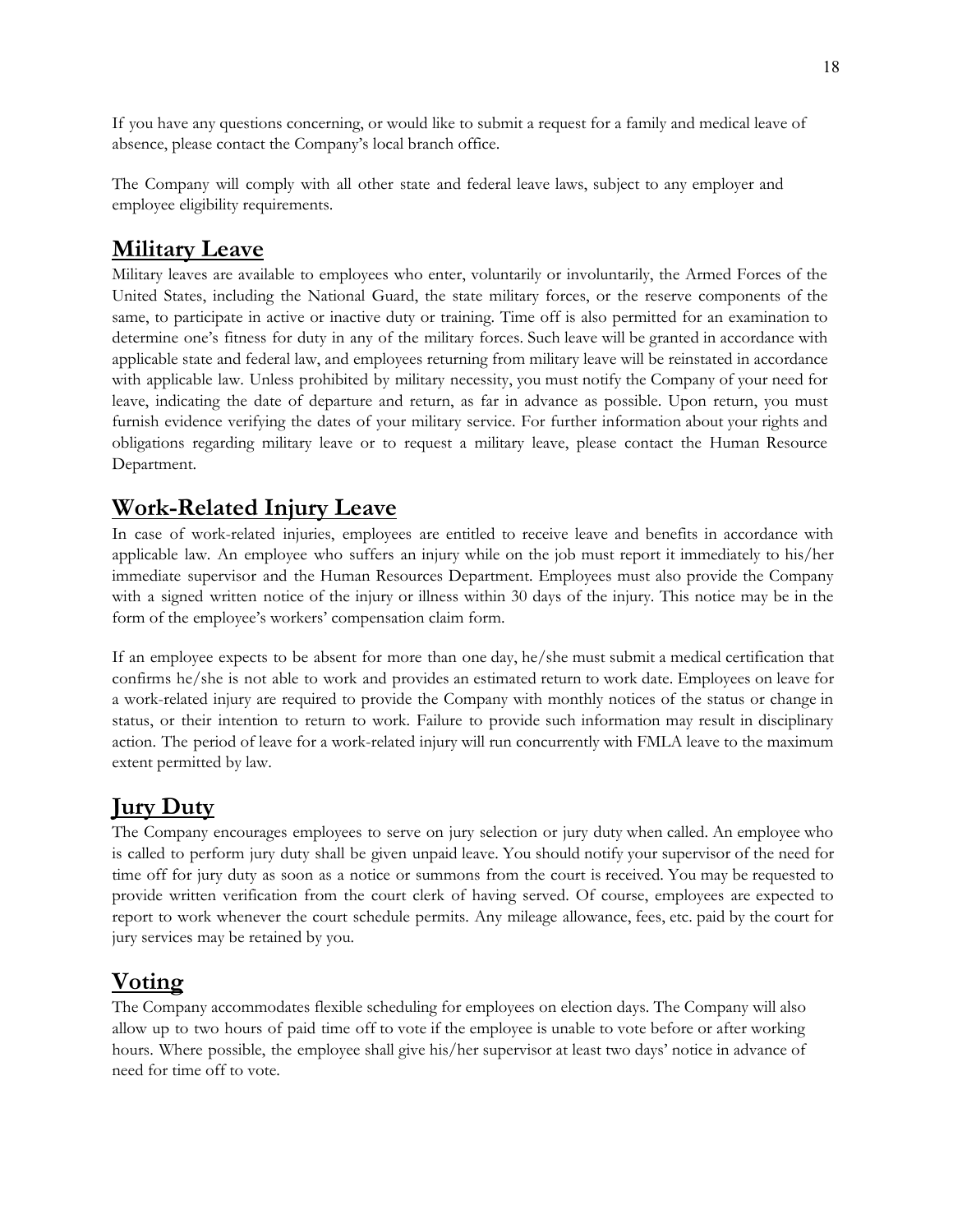# <span id="page-18-0"></span>**Witness Duty**

An employee subpoenaed or otherwise requested to testify as a witness by the Company will receive paid time off for the entire period of witness duty. Employees will be granted unpaid time off to appear in court as a witness when subpoenaed to do so by a party other than the Company.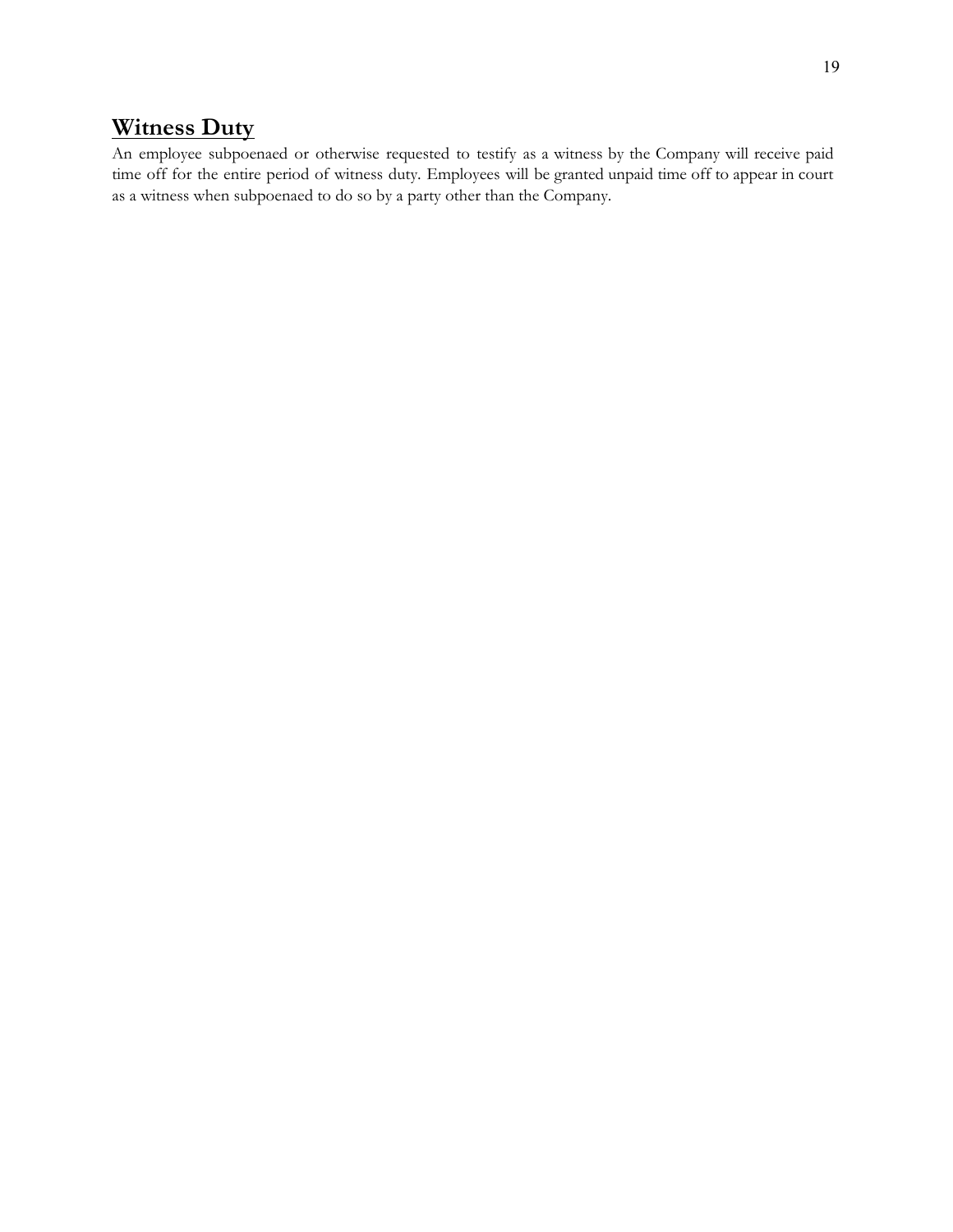# <span id="page-19-0"></span>**SAFETY POLICY AND TRAINING MATERIALS**

#### <span id="page-19-1"></span>**Safety Policy**

FSS Staffing 's primary concern is for the safety and welfare of its employees. To accomplish this goal, guidelines have been established that recognize the responsibility of FSS Staffing , our clients, and you, our employee. FSS Staffing 's responsibility is to promote a safe and healthy workplace for all of our employees. Because our Associates work on various work sites, the client and its on-site supervisor control the workplace. FSS Staffing expects its clients to demonstrate a commitment to accident-free workplaces. Only employees who will take the responsibility to work safely and observe FSS Staffing and customer safe work practices will be assigned work.

Our team approach to accident prevention and safe work practices will help create a working environment that promotes safety, health, and the professionalism that you and our clients have a right to expect.

#### **General Guidelines**

Safety rules and safe work practices are designed to protect your safety, but they are only as effective as your willingness to cooperate. These guidelines are a condition of your continued employment. Know these guidelines and consider them required elements of any job assignment with FSS Staffing . Failure to abide by these policies may result in termination of your job assignment or in reduction or complete elimination of any related benefits.

#### **Safety Do's**

- Do know the safe work practices of each job assignment as provided by your client supervisor.
- **●** Do pay attention to your work and your surroundings. Avoid horseplay and be alert to moving equipment and all machinery.

#### **Safety Don'ts (Prohibited Conduct)**

- Do not use any Company or client vehicle for work purposes without written permission from FSS Staffing .
- Do not use any cell phones or other mobile technology devices while driving, even when using the phone hands-free. If you receive a call while you are driving, let it go to voicemail or wait until you have safely stopped the vehicle to answer it. This policy does not apply in emergency (911) situations.
- Do not accept duties that require the handling of money or other valuables without written permission from FSS Staffing .
- Do not use alcohol, illegal drugs, or controlled substances on Company premises or while on the job or on the client's premises. Anyone who reports to work under the influence of any of these substances will be subject to disciplinary action, up to and including termination of employment, and potentially a loss of benefits. (Refer to the Alcohol and Drug Free Workplace Policy.)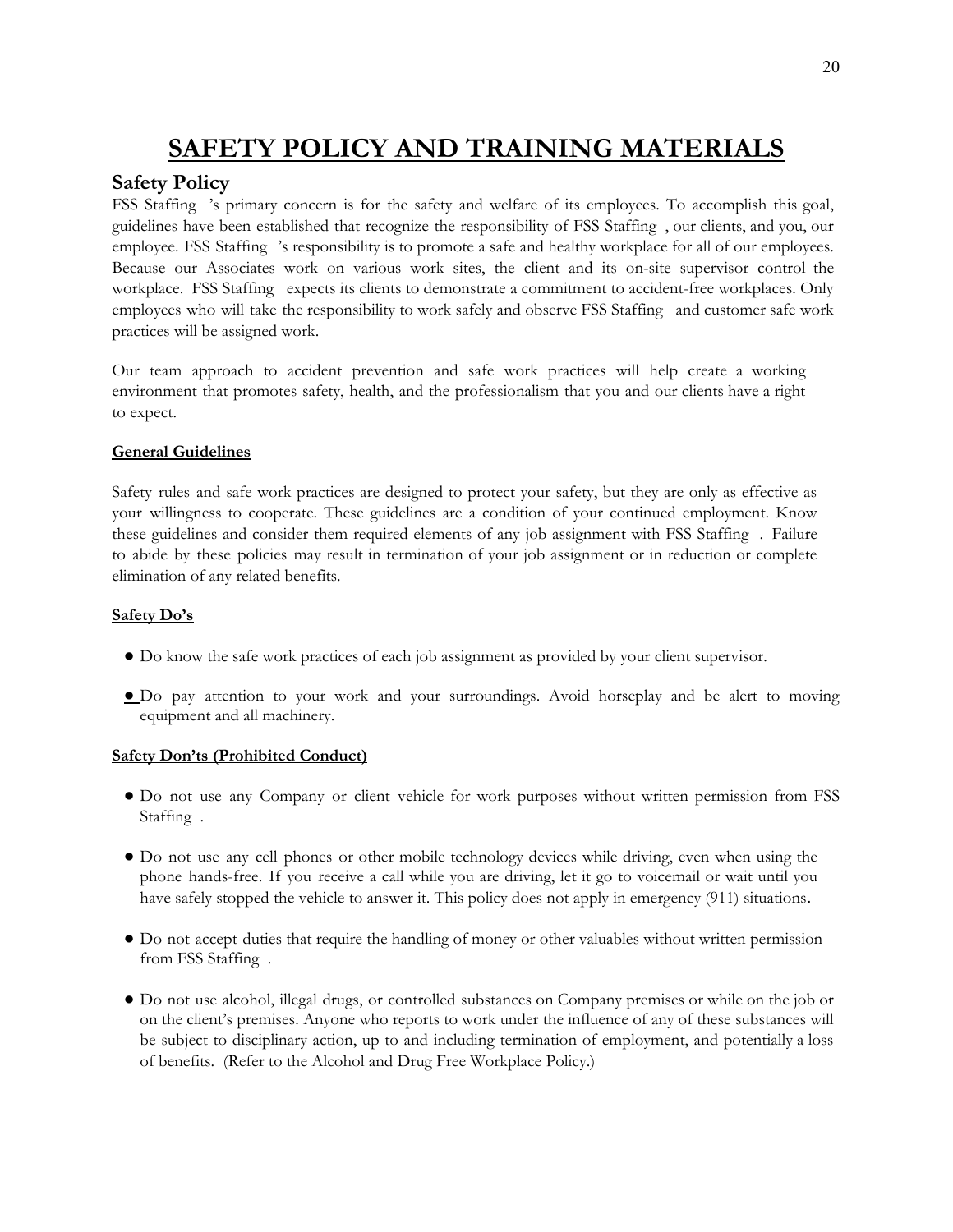#### <span id="page-20-0"></span>**Safety and Health Rules**

- 1) All employees shall follow our safety and health rules, render every-possible aid to safety operations, and report all unsafe conditions or practices to the management.
- 2) Supervisors shall insist on employees observing and obeying every rule, regulation, and order as is necessary to the safe conduct of the work, and shall take such action as is necessary to obtain observance.
- 3) All employees shall be given accident prevention instructions.
- 4) Anyone known to be under the influence of drugs or intoxicating substances which impair the employee's ability to safely perform the assigned duties, shall not be allowed on the job while in that condition.
- 5) Horseplay, scuffling, and other acts which tend to have an adverse influence on the safety or well-being of the employees are prohibited.
- 6) Work shall be well planned and supervised to prevent injuries in the handling of material and in working with equipment.
- 7) No employee shall knowingly be permitted or required to work while his/her ability or alertness is so impaired by fatigue, illness, or other causes that might unnecessarily expose the employee or others to injury.
- 8) Employees shall not enter voids, chambers, tanks, or other similar places that receive little ventilation, unless and until it has been determined that it is safe to enter.
- 9) Employees shall be instructed to ensure that all guards and other protective devices are in their proper places and adjusted, and shall report deficiencies promptly.
- 10) Workers shall not handle or tamper with any electrical equipment, machinery, or air or water lines in a manner not within the scope of their duties, unless they have received instructions from their supervisor.
- 11) All injuries shall be reported promptly to the supervisor so that arrangements can be made for medical or first aid treatment.
- 12) When lifting heavy objects, the large muscles of the leg instead of the smaller muscles of the back shall be used.
- 13) Inappropriate footwear or shoes with thin or badly worn soles shall not be worn.
- 14) Materials, tools, or other objects shall not be thrown from buildings or structures until proper precautions are taken to protect others from falling objects.
- 15) Employees shall cleanse thoroughly after handling hazardous substances, and follow the special instructions for those products.
- 16) Before leaving any job, be sure it is in a safe condition.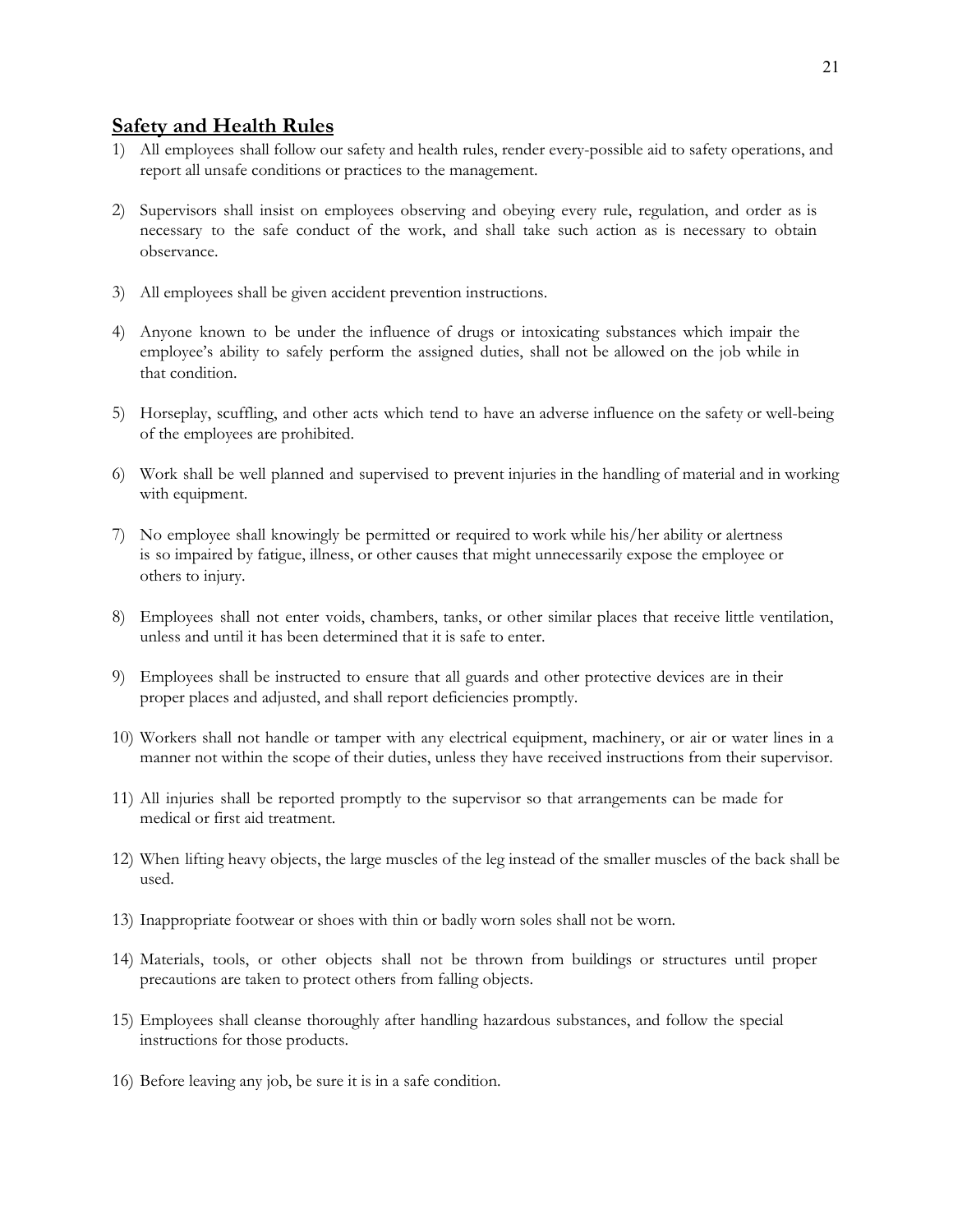- 17) Work shall be arranged so that employees are able to face the ladder and use both hands while climbing.
- 18) Gasoline shall not be used for cleaning purposes.
- 19) No burning, welding, or other source of ignition shall be applied to any enclosed tank or vessel until it has first been determined that no possibility of explosion exists and authority for the work is obtained from their supervisor.
- 20) Any damage to scaffolds, falsework, or other supporting structures shall be immediately reported to the supervisor and repaired before use.

#### **Reporting Unsafe Conditions and Work Related Accidents and Injuries**

- Contact FSS Staffing immediately if you are asked to perform duties other than those specified by your assignment.
- Report any unsafe conditions immediately to your on-site client supervisor as well as your FSS Staffing Personnel Coordinator.
- Notify your on-site client supervisor and ask for instructions if you are unsure of any job task you are asked to perform.
- Notify your on-site client supervisor if you observe another employee engaged in an unsafe act.
- Report any on-the-job accident or injury to your on-site supervisor and seek first aid. The injury shall be reported to your on-site client supervisor no later than the end of the shift on which you suffered the injury. You must also report any work related injury to the FSS Staffing office immediately – by using office voice mail –no later than the end of your shift.
- All employees are advised of their right to access relevant exposure and medical records which the Company is required to maintain under OSHA's Access to Exposure and Medical Records and Record-keeping standards, or similar state requirements. This includes injury and illness records (i.e., OSHA 300 Logs). See HR for more information.
- Employees have the right to report work-related injuries and illnesses.
- FSS Staffing is prohibited from discharging or in any manner discriminating against employees for reporting work-related injuries and illnesses.

## <span id="page-21-0"></span>**Emergency Procedures**

The on-site client supervisor will inform you of the location of emergency exits as well as evacuation assembly points. In the event of an emergency, follow the instructions of your on-site client supervisor. Do not use fire extinguishers or other fire fighting equipment nor become involved in rescue operations.

## <span id="page-21-1"></span>**Personal Protective Equipment (PPE)**

Industrial and construction assignments frequently require the use of personal safety equipment. When these conditions exist at your job assignment, you will be informed of the type of equipment required and how to use and care for it. The on-site client supervisor will provide the equipment. It is your responsibility to use it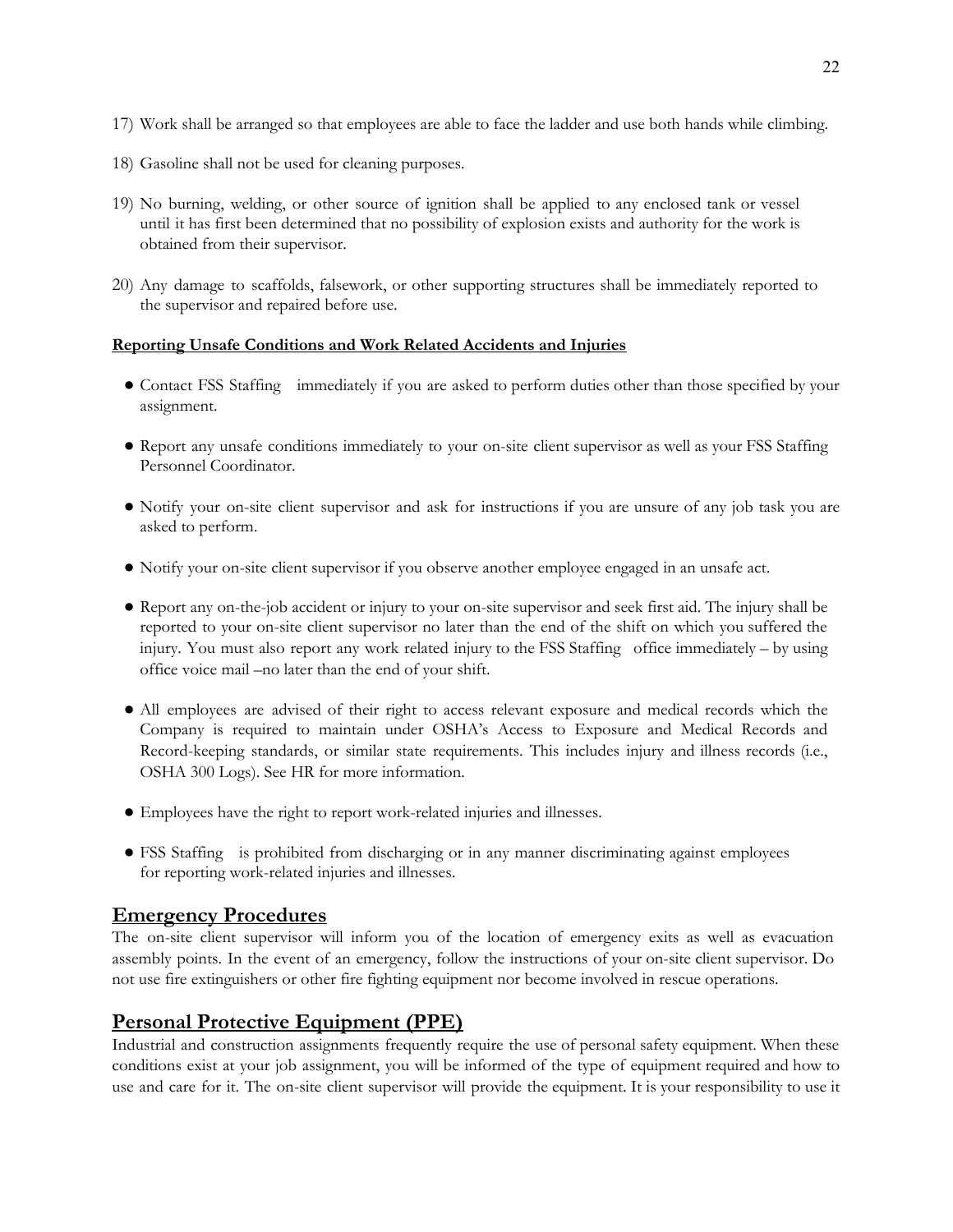as instructed without exception. Failure to wear required safety equipment may result in termination of employment. Examples of safety equipment you may be required to wear are as follows:

**Hard hats** – protection from overhead hazards.

**Safety Glasses/Goggles** – protection from airborne particles, sparks, and some splashes.

**Safety Shoes** (to be provided by employee) – protection from objects falling on feet and sharp objects penetrating shoe soles.

**Hearing Protection** – protection from high-level noise exposure.

**Gloves** – depending on the type of gloves, protection from harmful liquids, heat, or surface contact hazards.

**Boots and Aprons** – protection from wet environments.

**Dust Masks** – FSS Staffing employees are not permitted to do tasks which require respirators. Dust masks or particle masks are permissible and recommended only for nuisance dust exposures.

**Welding Hoods** – only ANSI approved welding hoods that meet eye tint requirements will be accepted.

#### **PPE Training - Hearing Protection**

Our hearing is a valuable resource and we should take precautions to protect ourselves from noise exposure that could potentially cause us to lose even a portion of that resource. Hearing protection devices are a common item of Personal Protective Equipment (PPE). Here are some types of hearing protectors that you may see at your worksite:

**Foam Ear Plugs**: These come in a variety of sizes and types as shown below. Normally, these plugs are compressed with the fingers and then inserted directly into the ear canal, and then they expand and form a sound reduction barrier to reduce the effects of the surrounding noise. Since there are such a wide variety of these plugs, you should always read the directions on the package to assure that you insert them correctly and they are suitable for use in your work environment. Remember to always wash your hands before inserting the plugs. Handling the plugs with dirty hands can result in ear infection.

**Ear Muffs**: These are used in many industrial applications, especially where the exposures are for short periods and employees want protection that can be put on and taken off easily. Ear Muffs are only effective when they are adjusted to fit snugly around your ears. There are muffs that are specifically designed for use with hard hats and other types of PPE that may be needed on your job site. Always consult with your supervisor if you have questions about the use and care of your PPE.

#### **Back Belt Safety**

There are a variety of Back Belts on the market and each is just a bit different. One thing is true about all of them: **Back belts are not designed to help you lift more!** These belts are designed to assist you in utilizing proper lifting technique and good body mechanics. The belt should be worn in accordance with the manufacturer's instructions.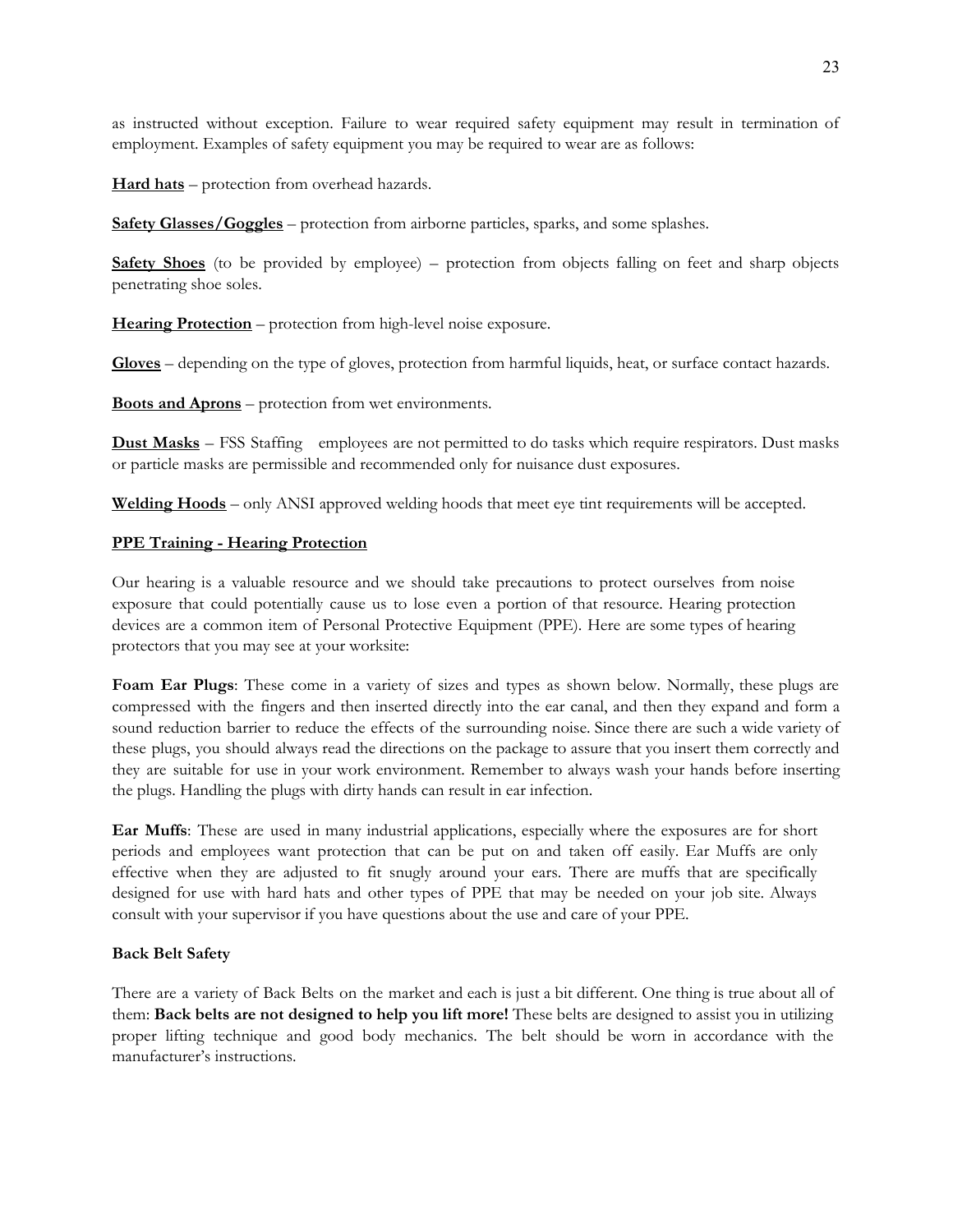

This photo is typical of many brands. The waist belt should be closed as shown when wearing the belt to prevent the loose ends from being caught up in machinery, storage shelves, etc. For this belt, the elastic support panels should be tightened immediately prior to the lifting activity and loosened when the activity is completed. Wearing the belt properly will make it more difficult for you to bend at the waist, which is a habit to be avoided when lifting.

#### **A quick summary of rules for Back Belts:**

- Read the manufacturer's instructions and follow them for the wear and care of the belt.
- The belt does not make you stronger or able to lift a greater load, so do not use it for that purpose.
- The belt is not a substitute for good lifting technique. Practice the proper technique when lifting.
- Stand close to the object
- Bend at the knees and keep your back as straight as possible.

Use the large muscles of the legs to lift, rather than bending at the waist and lifting with your back muscles. If you have any questions about the use of the belt or about proper lifting techniques, ask your supervisor.

#### **Eye Protection**

Eye injuries are tragic. They often leave the victim in pain and can even result in a total loss of sight! One of the most tragic things about eye injuries is that most are preventable. Using eye protection is just good sense. Do not take a chance on losing one of your greatest assets and blessings, the ability to see.



Safety Glasses are the most commonly used form of eye protection and they come in a variety of tints, styles, and sizes. Glasses should be equipped with side-shields to improve the level of protection from flying objects. Never alter a set of safety glasses, such as removing the side-shields, because this may affect their ability to protect your eyes as they are intended. Remember not all glasses are safety glasses. Make sure that the glasses you use are rated as safety glasses by looking for the symbol Z-87 that indicates that the glasses meet the ANSI standard for eye protection.



If safety glasses do not provide enough protection, ask for a pair of goggles. These work best when handling liquids or working in dust, since they provide a tighter seal around your eyes. Since goggles form a seal, they may be prone to "fog up" when the temperature changes or if you sweat heavily. Try applying an anti-fog agent to the inside surface of the goggles to prevent this problem. These anti-fog agents are available at most safety supply stores.



There are times when you may need some additional protection. Use face shields along with your glasses or goggles to add another layer of protection from splashes or other hazards that endanger your eyes. If you have questions about which eye protection is correct for your assignment, always ask your supervisor.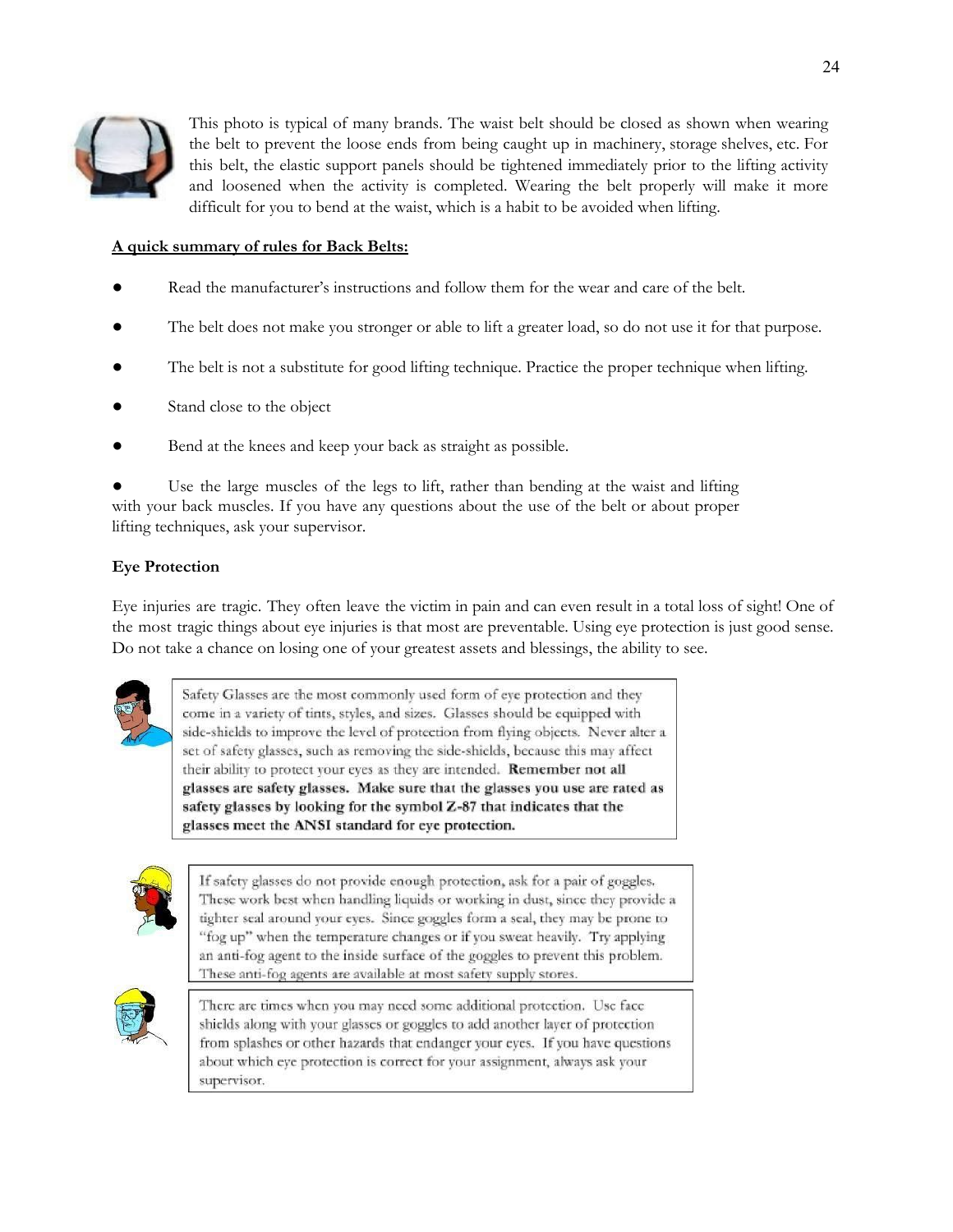#### **Hand Protection**

Hand and finger injuries are among the most common injury types in industry. These injuries often result when workers handle materials. Chemical burns, cuts and abrasions, and splinters are common hand injuries. Using the right type of gloves can help to reduce your chances of suffering a hand/finger injury. Here are some types of gloves that may be useful in the injury prevention effort:



For handling chemicals, always consult the Material Safety Data Sheet ("MSDS") sheet for the chemical product to assure that you are using the correct glove. Just because the gloves appear to be rubber or plastic and seem to be "leakproof," that does not mean that they will provide protection against the hazards associated with the chemical you are using. If you have any doubts, consult with your supervisor.

For handling metal and wood where splinters or sharp edges may be present, leather or Kevlar gloves are often used. These gloves are cut resistant and come in a variety of sizes and styles.

For light material handling and to protect against cold temperatures, cotton gloves may be suitable. Consult with your supervisor to assure that you have the type of glove that is best suited to provide protection from the hazards at your job location.

#### <span id="page-24-0"></span>**Bloodborne Pathogens Awareness**

OSHA's standard "Occupational Exposure to Bloodborne Pathogens" (29CFR 1910.1030) was designed to limit occupational exposure to human blood and other potentially infectious materials in the workplace. This standard covers all employees who, because of performing their job duties, may reasonably have an anticipated exposure to human blood, unfixed tissues, or contact with blood and other potentially infectious materials. "Good Samaritan" acts (for example, assisting a co-worker with a nosebleed), are not considered occupational exposure under this standard.

#### **Bloodborne Pathogens**

According to OSHA, bloodborne pathogens are microorganisms that are present in human blood and can cause disease in humans. Two pathogens of concern are the Hepatitis B Virus (HBV) and the Human Immunodeficiency Virus (HIV); however, there are many other pathogens, which can be transmitted through blood (i.e. *T. cruzi*, Malaria).

#### **Hepatitis B (HBV):**

Over one million people in the U.S. are carriers of the Hepatitis B Virus (HBV) and an additional 300,000 people become infected each year. In 1983, 17,000 healthcare employees were infected by contact with blood and body fluids of infected patients. This number has dropped dramatically to 400 in 1995, due to the increased use of the HBV vaccine. Hepatitis dangers can be reduced by: wearing PPE, using disinfectants to clean the work surfaces, washing hands and using puncture-resistant sharps containers.

**Symptoms**: Hepatitis symptoms include jaundice (yellow hue to the skin and eyes), loss of appetite, nausea, and elevated liver function tests.

**Hepatitis B Vaccine**: All employees are encouraged to be vaccinated against Hepatitis B Virus if there is a risk of exposure to blood or other potentially infectious material. The vaccine is administered in a series of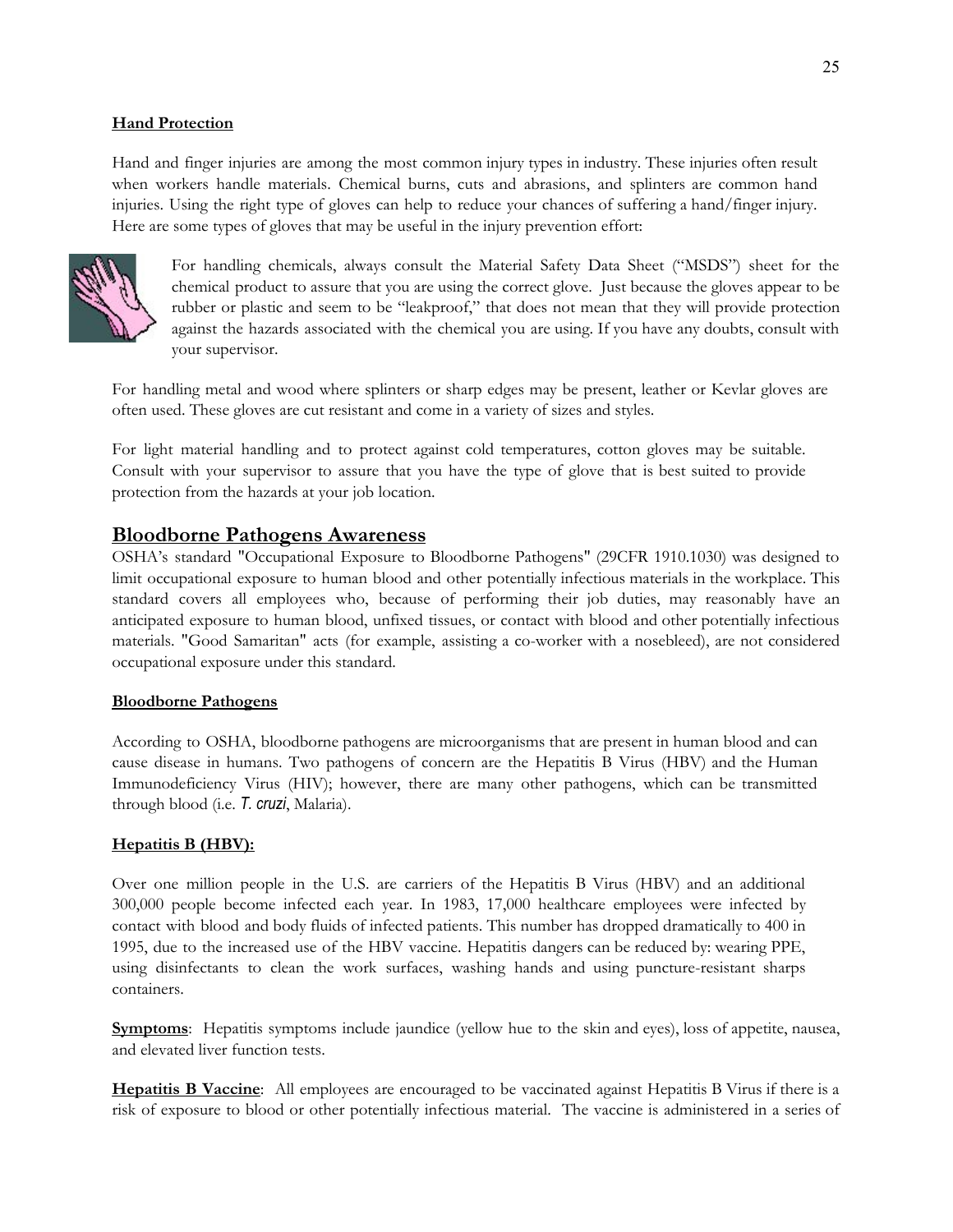three shots. The second shot is given one month after the first, and the third given six months after the initial dose. Employees who decline the Hepatitis B vaccine must sign an Informed Refusal Form. At any time after a worker initially declines to receive the vaccine, he or she may opt to take it.

#### **Human Immunodeficiency Virus (HIV):**

HIV is the virus, which causes the disease, "Acquired Immune Deficiency Syndrome," or as it is more commonly known, AIDS. AIDS weakens a person's immune system, therefore weakening the body's ability to fight off infections. In the healthcare and laboratory setting, HIV is much less contagious than HBV, but whereas there is an HBV vaccine, HIV is incurable and ultimately leads to death. Once a person becomes infected with HIV, it may be years before AIDS develops.

**Symptoms:** Symptoms of AIDS include fatigue, fever, weight loss, pneumonia, nausea, night sweats, rashes, mouth sores, sore throat, and swollen lymph glands.

**Modes of Transmission:** HIV and HBV are transmitted through contact with infected human blood and other potentially infectious body fluids, including:

- semen
- vaginal secretions
- cerebrospinal fluid
- synovial fluid
- pleural fluid
- pericardial fluid
- peritoneal fluid
- amniotic fluid
- saliva in dental procedures
- body fluid that is visibly contaminated with blood
- unfixed tissue or organ (other than intact skin from a human, living or dead)
- HIV-containing tissue cultures
- HIV- or HBV-containing culture medium or other solutions
- Blood or other tissues from experimental animals infected with HIV or HBV.

In laboratories and clinical settings, transmission is most likely to occur due to: accidental needle stick, cut from contaminated glass, razor, scalpel, etc., contact with damaged skin (open sores, acne, cuts, abrasions, blisters), or contact with mucous membranes (eyes, nose and mouth). According to the Center for Disease Control, all blood and body fluids must be considered infectious; therefore, they have set up **"Universal Precautions"** which are recommendations that are enforced by OSHA to protect workers from infection.

#### **Protecting yourself from Bloodborne Pathogens:**

When working with human blood or other potentially-infectious material, it is important to take steps to protect yourself. Engineering controls (i.e. biological safety cabinets, safety syringes, centrifuge cups, mechanical pipe fitting devices, etc.), will minimize any risk of infection along with the following precautions: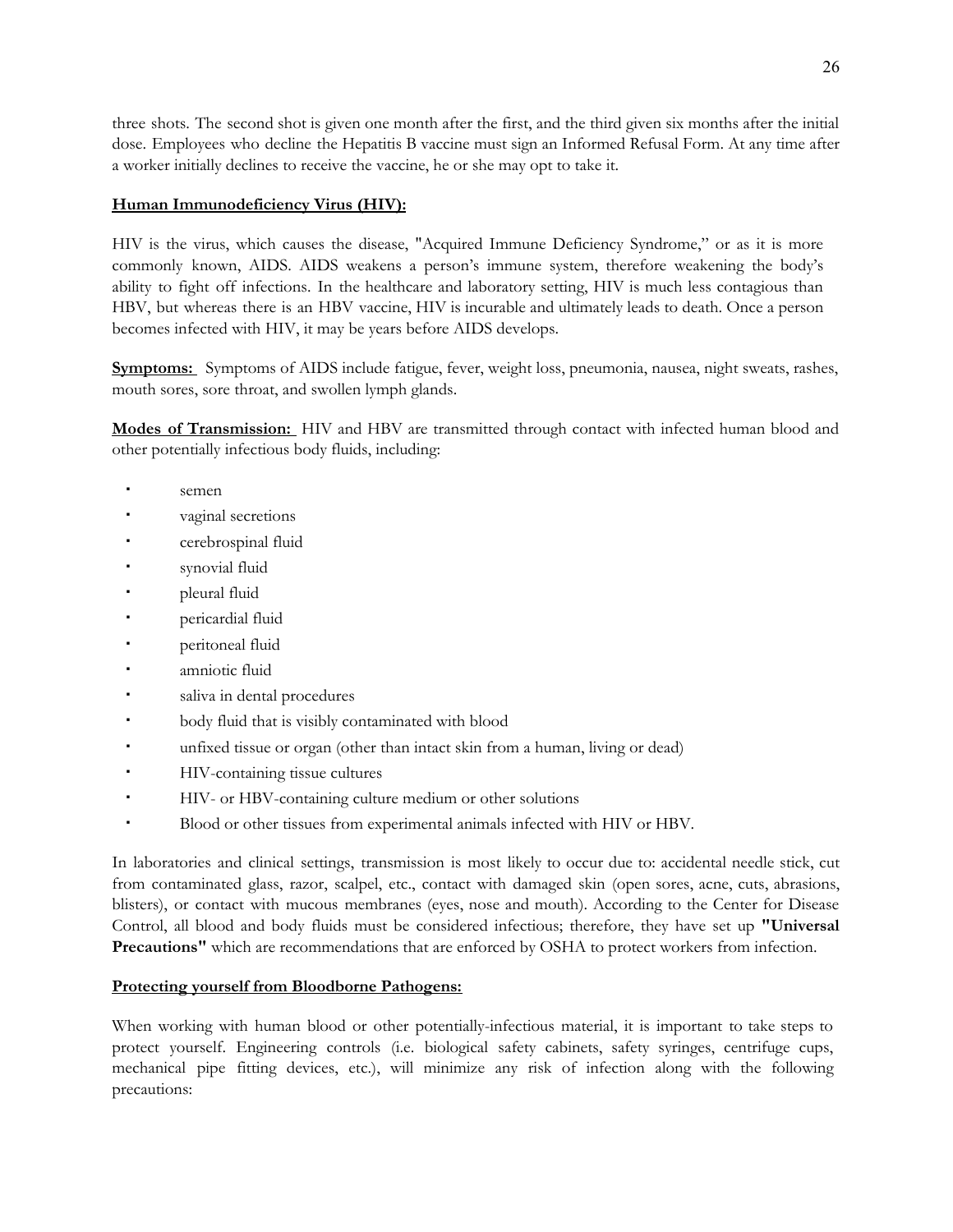- Assume that all blood or blood-related products are infectious. Follow **"Universal Precautions."**
- Wear personal protective equipment (gloves, lab coats, goggles, mask).
- Replace torn or defective personal protective equipment (PPE).
- Remove PPE before leaving the work area.
- Use biological safety cabinets to contain procedures that generate aerosols.
- Handle all materials carefully to minimize potential for splashing and spraying.
- DO NOT mouth pipette use mechanical devices.
- Clean contaminated areas with a solution of 10% bleach in water.
- Never bend or cut needles or recap them using a two-handed technique.
- NEVER eat, drink, smoke, apply cosmetics or lip balm, or insert/remove contact lenses in the lab.
- Wash hands with soap and water: before gloving, after gloves are removed, after contact with each patient, before leaving the laboratory or medical office, before eating, or after your hands have touched a potentially contaminated surface.
- Dispose of infectious waste properly.

## <span id="page-26-0"></span>**Decontamination**

Always keep your work area neat and orderly. Clean and disinfect the medical or laboratory environment with a 10% Clorox solution in water or an equivalent disinfectant. At the end of each work shift, clean all equipment and surfaces that may have been exposed to blood and other infectious agents. Medical or laboratory instruments should be disinfected with approved hospital disinfectants (tuberculocidal at recommended dilutions) or in autoclaves.

#### **Spill Clean Up**

- Spills of bodily fluids in your work area are to be cleaned up by individuals who have up to date Bloodborne Pathogen training
- Wear appropriate PPE (gloves, lab coat, etc.), carefully covering the spill with paper towels.
- Gently pour fresh 10% bleach solution or other disinfectant around the edges of the towels.
- Wait 10 minutes to ensure proper contact time.
- Wipe up the spill from the perimeter in, placing contaminated towels in an autoclave bag.
- Wipe down the area again with fresh disinfectant.

#### **Sharps**

Needle stick or other puncture injuries often occur when cleaning or disposing of sharp instruments and needles. Sharps containers must be located close to work area where sharps are used. They must be puncture-resistant, leak-proof, labeled, and color-coded. They must NOT be overflowing. The following items must be disposed as sharps: all types of needles, syringes, pasteur pipette, glass culture dishes, glass blood vials, glass pipettes, scalpel blades, surgical staples, slides, cover slips, lancets, tweezers, and razor blades.

#### **Warning Tags, Signs, and Labels**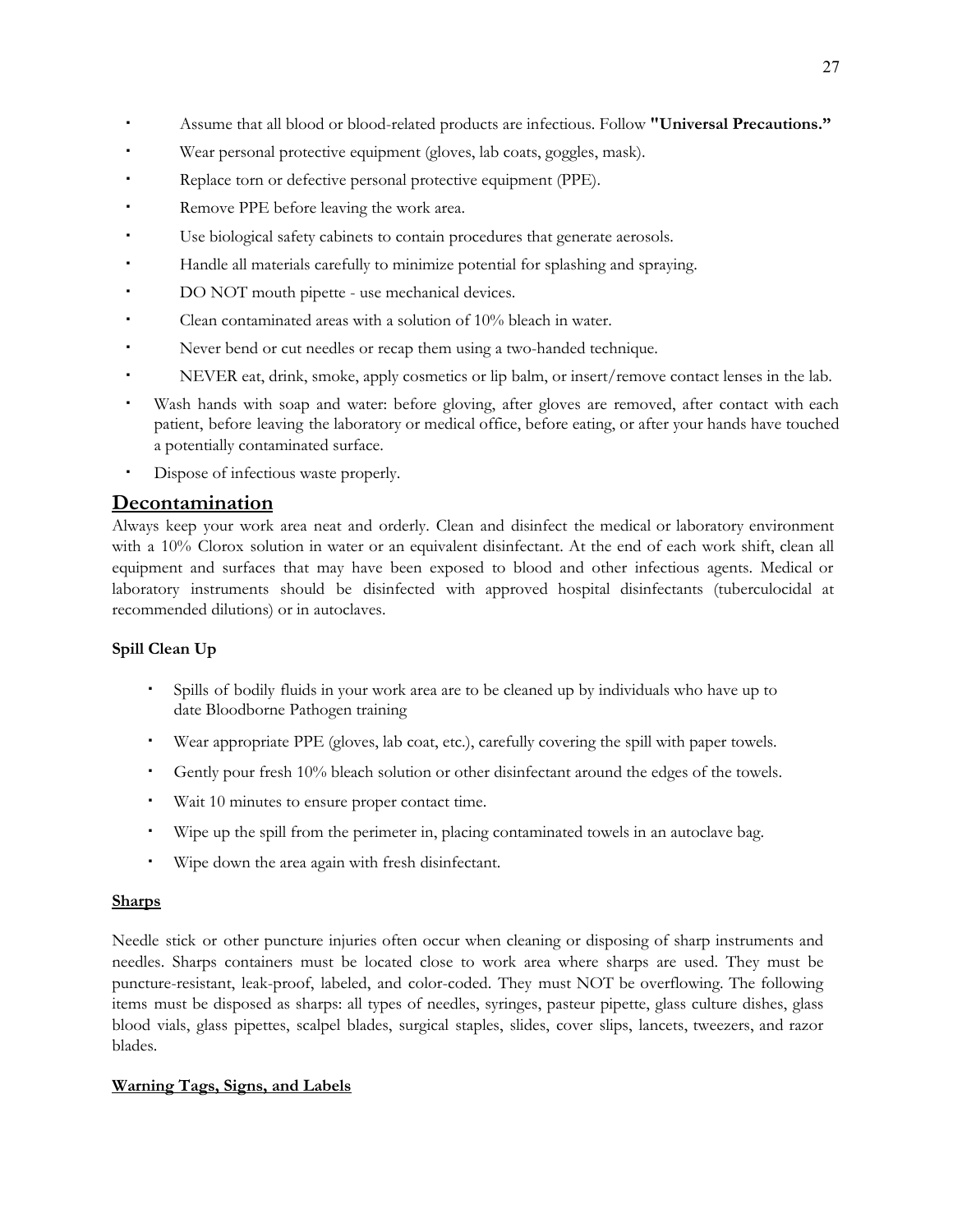The biohazard symbol warns of actual or potential presence of biological hazards. It must be displayed on equipment (refrigerators, incubators, etc.), containers (sharps and infectious waste), and rooms that contain, or are contaminated with hazardous biological agents. Labels must have the biohazard symbol visibly displayed on a fluorescent orange or red background.

#### **Emergency Procedures**

- If an exposure occurs, wash the affected area for 15 minutes with soap and water.
- If a splash occurs to the eyes or mucous membranes, flush the affected area with running water for at least 15 minutes can be improved by prompt action.
- Report any potential exposure and visit Occupational Health immediately!

## <span id="page-27-0"></span>**INITIAL HAZCOM TRAINING Hazard Communication Standard Right to Know**

Employees of FSS Staffing have the right to know the properties and potential safety and health hazards of substances to which they may be exposed. Such knowledge is essential to reducing the risk of occupational illness and injury.

#### **Goals of Right to Know:**

- To help you reduce the risks involved in working with hazardous materials
- To transmit vital information to employees about real and potential hazards of substances in the workplace
- To reduce the incidence and cost of illness and injury resulting from hazardous substances
- To promote public employer's need and right to know
- To encourage a reduction in the volume and toxicity of hazardous substances

#### **Hazardous Substance**

A hazardous substance is any substance that is a physical hazard or a health hazard.

(a) " **Health Hazard** " means any chemical or biological substance or agent that is listed in the U.S. Occupational Safety and Health Administration's list of Toxic and Hazardous Substances, 29 CFR Part 1910, Subpart "Z," and any other substance including, but not limited to, chemicals that are carcinogens, toxic or highly toxic agents, reproductive toxins, irritants, corrosives, sensitizers, hematopoietic system, and agents that damage the lungs, skin, eyes or mucous membranes, and any substance for which a Material Safety Data Sheet has been provided by the manufacturer as a hazardous material, or such substances deemed by the Commissioner, based on documented scientific evidence, that poses a threat to the health of an employee.

(b) " **Physical Hazard** " means a chemical that is a compressed gas, explosive, flammable, an organic peroxide, an oxidizer, pyrophoric, unstable (reactive) or water-reactive, and is contained in the U.S. Occupational Safety and Health Administration's list of Hazardous Materials, 29 CFR Part 1910,Subpart "H," and any substance for which a Material Safety Data Sheet has been provided by the manufacturer as a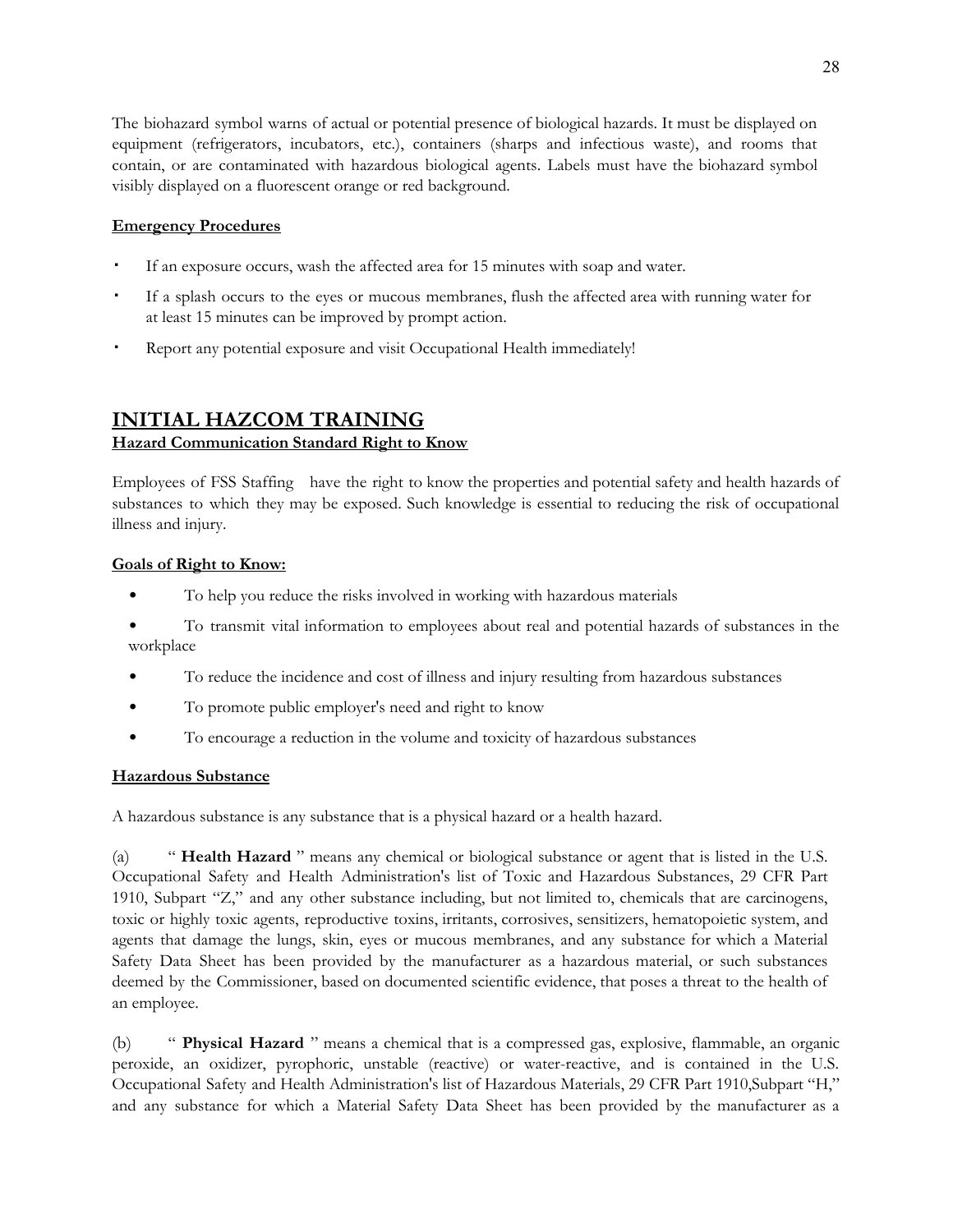hazardous material, or such substances deemed by the Commissioner, based on documented scientific evidence that poses a threat to the safety of an employee.

#### **Identifying Hazardous Substances**

Every container of a hazardous substance must bear a label showing the chemical name and the Chemical Abstract Service number (CAS #) or the manufacturer's label. In addition, many containers will have pictorial labels suggesting the protective measures required in handling the substance.

Other labels and placards will utilize a numbering system of 0-4 to determine the seriousness or the hazard of the substance in the three categories of Health, Flammability, and Reactivity. In all cases, a 0 means the least threat while a rating of 4 means the greatest danger.

#### **How to Determine Which Substances Are in Your Place**

The client site to which you are assigned will provide site-specific training on the Chemical Information List (CIL). In addition, train and explain the extent of the hazard of each substance on the CIL, and protective measures required in using the chemical, locate the Material Safety Data Sheet (MSDS) for each substance. The MSDS will provide an in-depth analysis of the substance along with all precautions necessary to handle the substance safely.

#### **Chemical Information List/Material Safety Data Sheets**

Chemical Information List (CIL) is the list of all hazardous substances in a specific location. Every substance on the CIL will have a Material Safety Data Sheet (MSDS) on file at your assigned work location.

It is very important to know how to read and understand the MSDS. It is designed and written in sections:

#### **Section I**

Product Identification

(Chemical Name and Trade Names)

#### **Section II**

Hazardous Ingredients

(Components and Percentages)

#### **Section III**

Physical Data

(Boiling point, density, solubility in water, appearance, and color, etc.)

#### **Section IV**

Fire and Explosion Data

(Flash point, extinguisher media, special fire fighting procedures, and unusual fire and explosion hazards)

#### **Section V**

Health Hazard Data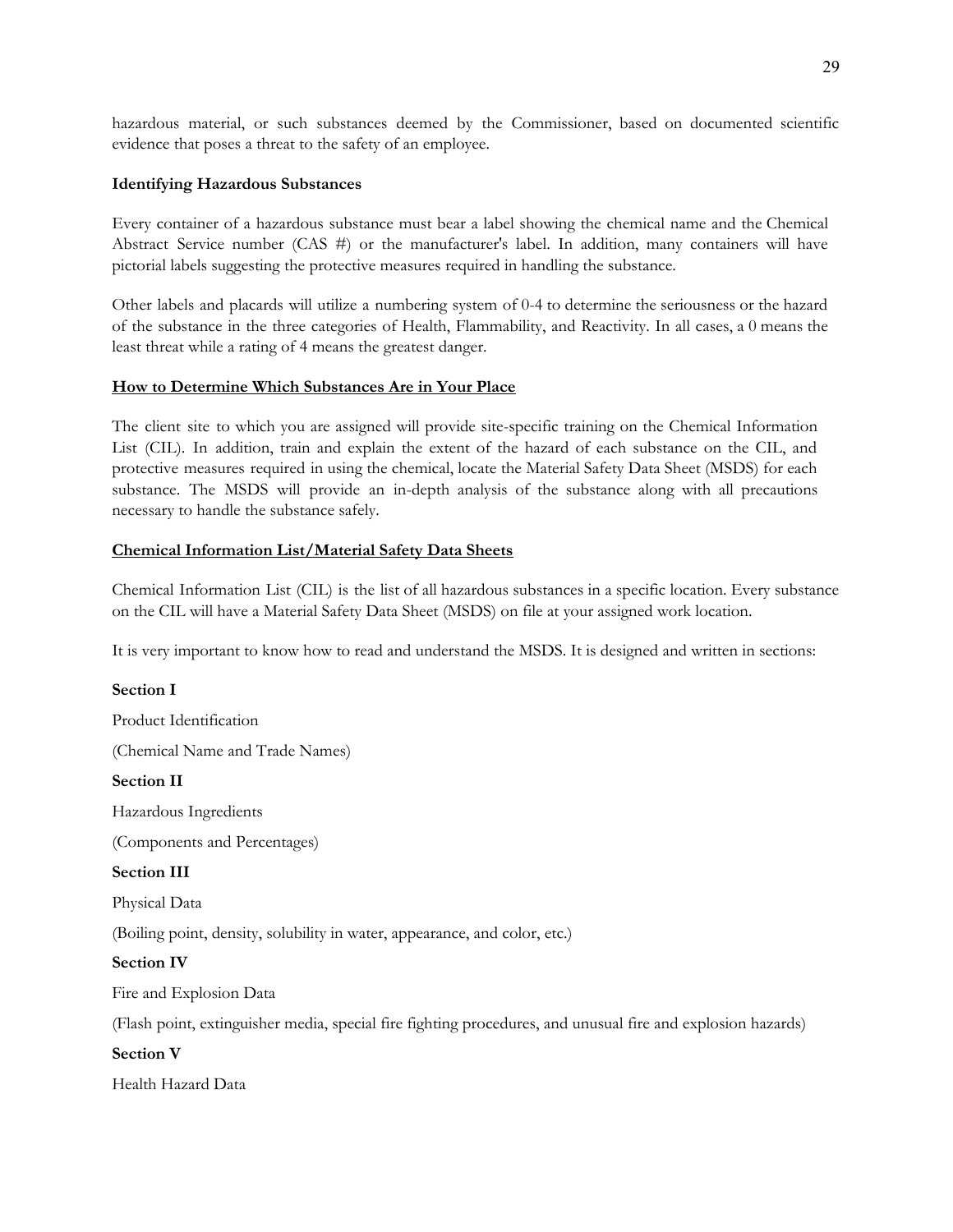(Exposure limits, effects of overexposure, emergency and first aid procedure

#### **Section VI**

Reactivity Data

(Stability, conditions to avoid, incompatible materials, etc.)

#### **Section VII**

Spill or Leak Procedures

(Steps to take to control and clean up spills and leaks and waste disposal methods)

#### **Section VIII**

Control Measures

(Respiratory protection, ventilation, protection for eyes or skin or other protective equipment)

#### **Section IX**

Special Precautions

(How to handle and store, steps to take in a spill, disposal method, and other precautions)

#### **Appropriate Work Practices**

It is strongly suggested that you read the MSDS for every substance you come in contact with and utilize the control measures (protective measures) and the special precautions delineated on the MSDS. When in doubt, consult with your supervisor.

#### **Emergency Procedures**

Report all spills and avoid contact with substances unless you have the proper protective equipment.

If you are exposed to a substance that requires you to have protective equipment—when you do not have the required protective equipment—seek medical attention and file a written report of the exposure with your supervisor. The record of the exposure will be kept permanently and will be available to you.

#### **Emergency 911**

To report emergencies, Contact your supervisor or Dial 911. This number will provide access to fire, police, ambulance, or emergency services.

#### **Acronyms You May Wish to Become Familiar With:**

- **OSHA** Occupational Safety & Health Act
- **EPA** Environmental Protection Agency
- **NRC** National Response Center (Coast Guard)
- **DOT** Department of Transportation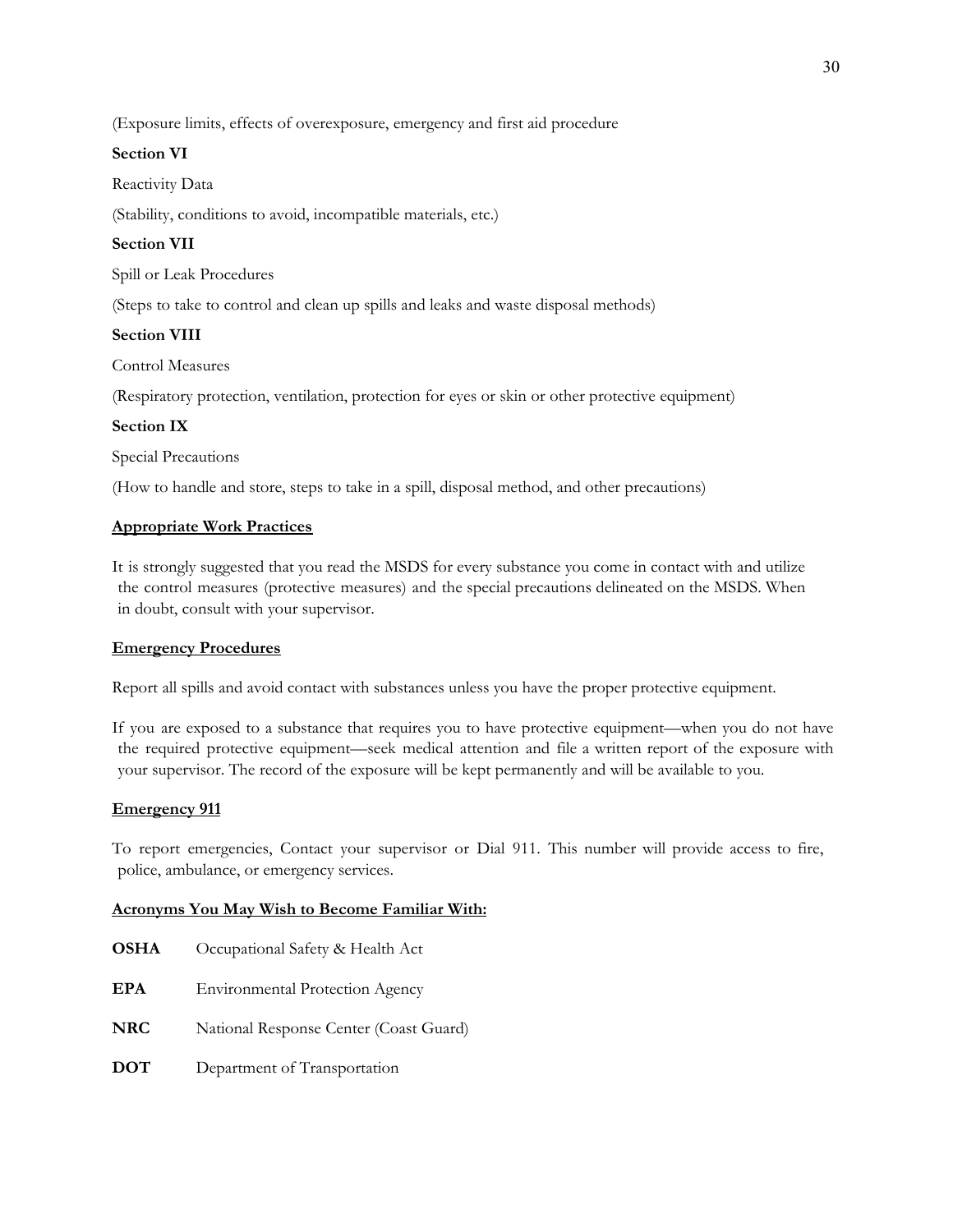| <b>NIOSH</b> | National Institute of Safety & Health                    |
|--------------|----------------------------------------------------------|
| <b>MSHA</b>  | Mine Safety & Health Act                                 |
| <b>TSCA</b>  | Toxic Substance Control Act                              |
| <b>CFR</b>   | Code of Federal Regulations                              |
| <b>CAS</b>   | Chemical Abstract Service (number)                       |
| <b>ACGIH</b> | American Conference of Governmental Industrial Hygienist |
| <b>SARA</b>  | Superfund Amendments Re-authorization Act                |
| TLV          | Threshold Limit Value                                    |
| <b>TWA</b>   | Time Weighted Average                                    |
| <b>PEL</b>   | Personal Exposure Limit                                  |
| <b>UEL</b>   | <b>Upper Explosion Limit</b>                             |
| <b>LEL</b>   | Lower Explosion Limit                                    |
| <b>PPE</b>   | Personal Protective Equipment                            |
| <b>PPM</b>   | Parts Per Million                                        |
| <b>PPB</b>   | Parts per Billion                                        |
| Mg/l         | Milligrams per liter                                     |

Chemical Information Lists (CIL) and Material Safety Data Sheets (MSDS) are the key sources to determine which substances are in the workplace and how to avoid exposure to hazardous substances. CIL's and MSDS's are available at the client facility to which you are assigned.

# <span id="page-30-0"></span>**PROPER LIFTING AND CARRYING**

#### **Lifting & Carrying Do's**

- Do use approved lifting techniques: face the load, make sure your feet are on level firm ground, bend your knees, grasp the load securely, and raise the load keeping your back as straight as possible.
- Do use the leg muscles to lift the load, never the back.
- Do warm up stretches before lifting, especially after any period of inactivity. Many back injuries can be prevented this way.

#### **Lifting & Carrying Don'ts**

▪ Do not lift while your body is twisted, especially the lower back.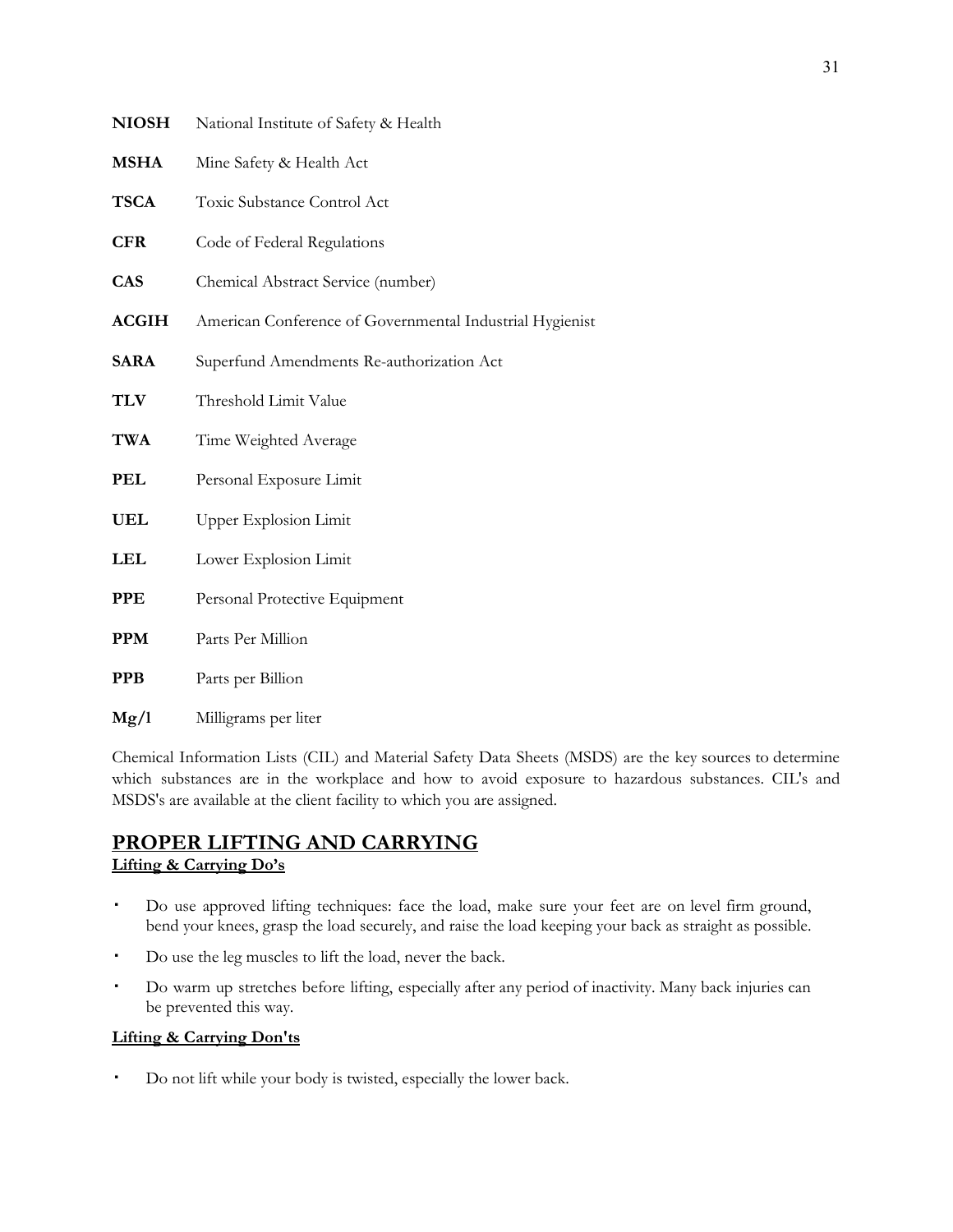- Do not block your vision with the load, especially while moving.
- Do not lift more than 40 pounds unassisted.

## <span id="page-31-0"></span>**Machinery and Equipment**

- Always notify your FSS Staffing office immediately if you believe the machinery or equipment you are asked to operate is unsafe.
- Always wear required personal protective equipment.
- **Never** operate any equipment or machinery until you have received specific instructions on safe operating procedures, safety devices, and equipment guards from your on-site supervisor.
- **Never** attempt to tamper with or bypass any machine safety device or guard.
- **Never** operate any machinery that has broken or defective safety devices or guards. Notify your no-site client supervisor immediately if such a condition exists.
- **Never** assume the power is turned off to any piece of equipment. Your on-site client supervisor will inform you of your restrictions as an affected employee under the customer's Lockout/Tagout Program.
- **Never** place any part of your body into the point of operation of any machine.
- **Never** attempt to perform maintenance or service on any of the client's equipment.
- Never wear loose clothing, rings, and jewelry or allow hair to dangle when operating machinery.

#### **Mobile Powered Equipment**

- Do not operate any forklift devices, pallet jacks, tractors, construction equipment, or mobile powered machinery unless you have the approval of your FSS Staffing Personnel Coordinator.
- Do notify your FSS Staffing office immediately if you are directed by the client to operate any forklift or other mobile powered machinery without the prior approval of your FSS Staffing Personnel Coordinator.
- You must pass the client's equipment operator certification testing program before approval will be given by a FSS Staffing Personnel Coordinator to operate any mobile powered equipment.

#### **Tools**

- Always use the correct tool for the task.
- **Always** make sure there are no signs of physical damage to hand held electrical equipment. Always check to see that the cord is not damaged and the plug has no exposed wiring or missing prongs.
- **Always** wear safety glasses or goggles when using any pressurized air system.
- **Never** use damaged tools.
- **Never** attempt to use any tools that you are unfamiliar with until you have received instruction and authorization.

## <span id="page-31-1"></span>**HAZARDOUS SUBSTANCES**

Hazardous substances come in many forms. They can be flammable gases or liquids, caustics, pressurized gases, fuels, fumes, etc. Your on-site client supervisor will provide information to you about any hazardous substances in your work area. All of this information will be contained in the customer's Hazard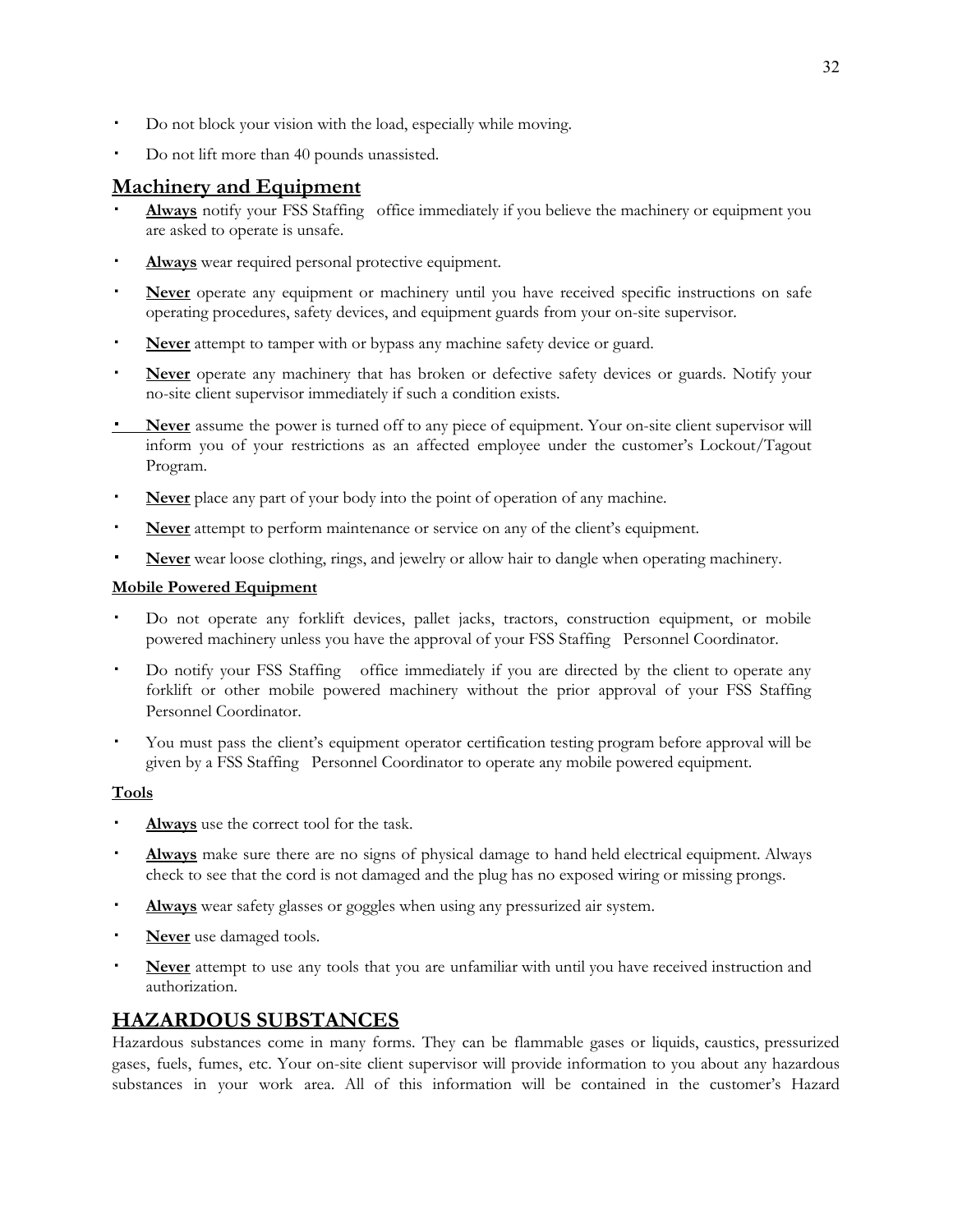Communication Program. If you are not provided this information before you start work, notify your FSS Staffing office immediately.

#### **The Hazard Communication Program will address:**

- How to detect the presence or release of chemicals.
- Health and physical hazards associated with the chemicals.
- Methods to protect yourself from exposure.
- How to use the customer's container labeling program as well as the Material Safety Data Sheets (MSDS) for hazardous
- substances.

\* Remember that you have the right to read the MSDS for the materials in your area. This information sheet will provide physical property information as well as precautionary health and safe handling information.

## <span id="page-32-0"></span>**Working from Elevations and in Excavation**

*You will not do any of the following work*. If you are asked or directed to do so, contact your FSS Staffing Personnel Coordinator immediately. Also if you are asked to work from a ladder, cherry picker, scaffold, roof, near a trench, ditch or other excavation, contact the FSS Staffing office immediately.

- FSS Staffing employees are **never** permitted to work in or near any trench, ditch, or other excavation that is more than 4 feet deep.
- Employees are **never** permitted to work on a roof or scaffold. You must have the approval of your FSS Staffing Personnel Coordinator before you use any type of ladder.
- Employees are **never** permitted to work from elevated areas unless that area is protected by full perimeter protection such as walls or complete guardrails.

**Asbestos** – never remove or handle any type of asbestos containing material.

**Confined Space Entry** – never enter into any vessel, tank, pit, tunnel, tower, crawl-space, oven or any other enclosed space.

**Electricity** – never work on or near exposed energized electrical wiring or components.

**Hazardous Waste** – never handle or work near hazardous waste material.

**Respirators** – never work in an area that requires the use of a respirator.

**Spray Painting / Sandblasting** and spray coating operations.

**Traffic** – never work on or near roadways carrying auto, truck and other traffic.

**Unjamming or Maintenance of Industrial Machinery** – never put any part of your body into a machine for any purpose

including servicing, repair, or unjamming.

Water<sub>-</sub> never work on or near rivers, lakes, ponds, canals or the ocean.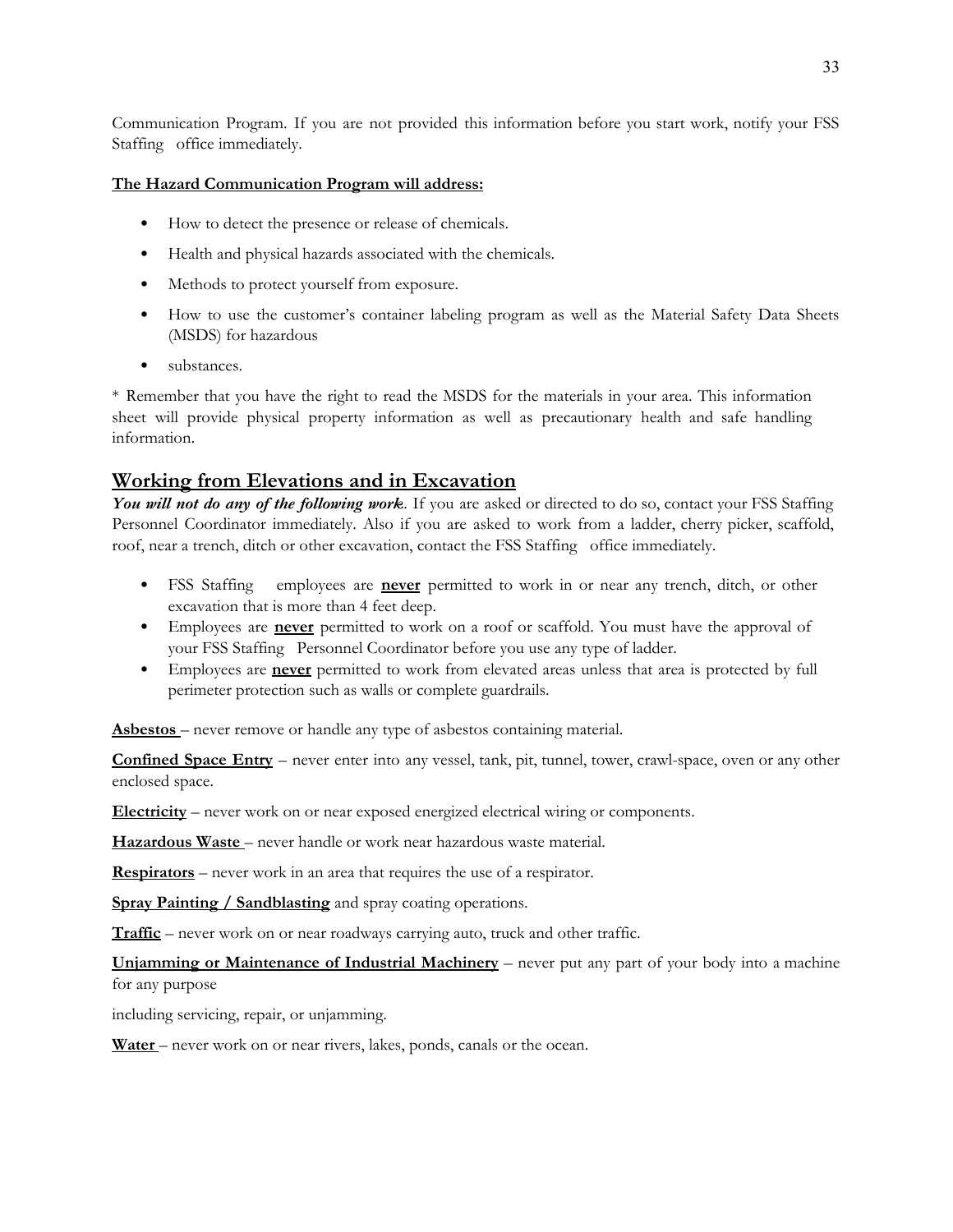## <span id="page-33-0"></span>**Office Safety Rules**

Although offices are relatively safe workplaces, accidents do occur, and usually in two main categories: Slip/Trip/Falls and Lifting. To minimize the risk of workplace accidents when working in an office setting, you should:

- Wear safe shoes to work, low heels, and closed toes.
- Keep floor areas around your workstation free of boxes, extension cords, loose rugs, spilled liquids or other slip or trip hazards.
- Keep desk and file drawers closed when not in use.
- Always walk, do not run. Use handrails on stairs or ramps.
- Never climb on top of desks, chairs, or shelves. Use the proper stepladder or ask for assistance.
- Avoid lifting loads over 40 lbs. in weight. If lifting is required, use the safe lifting procedure with a straight back, bend at the knees, firm grip, and lift with legs.
- Never try to move heavy office furniture by yourself. Get help.
- Avoid bending at the waist or excessive twisting of the back turn your feet in the direction you want to go and use the safe lifting procedure.
- Know the location of first-aid kits, fire extinguishers, and how to report fires or accidents or other emergencies.

#### **Questions/Comments/Concerns**

Should you have any questions, comments, or concerns about workplace safety, contact the Company's local branch office.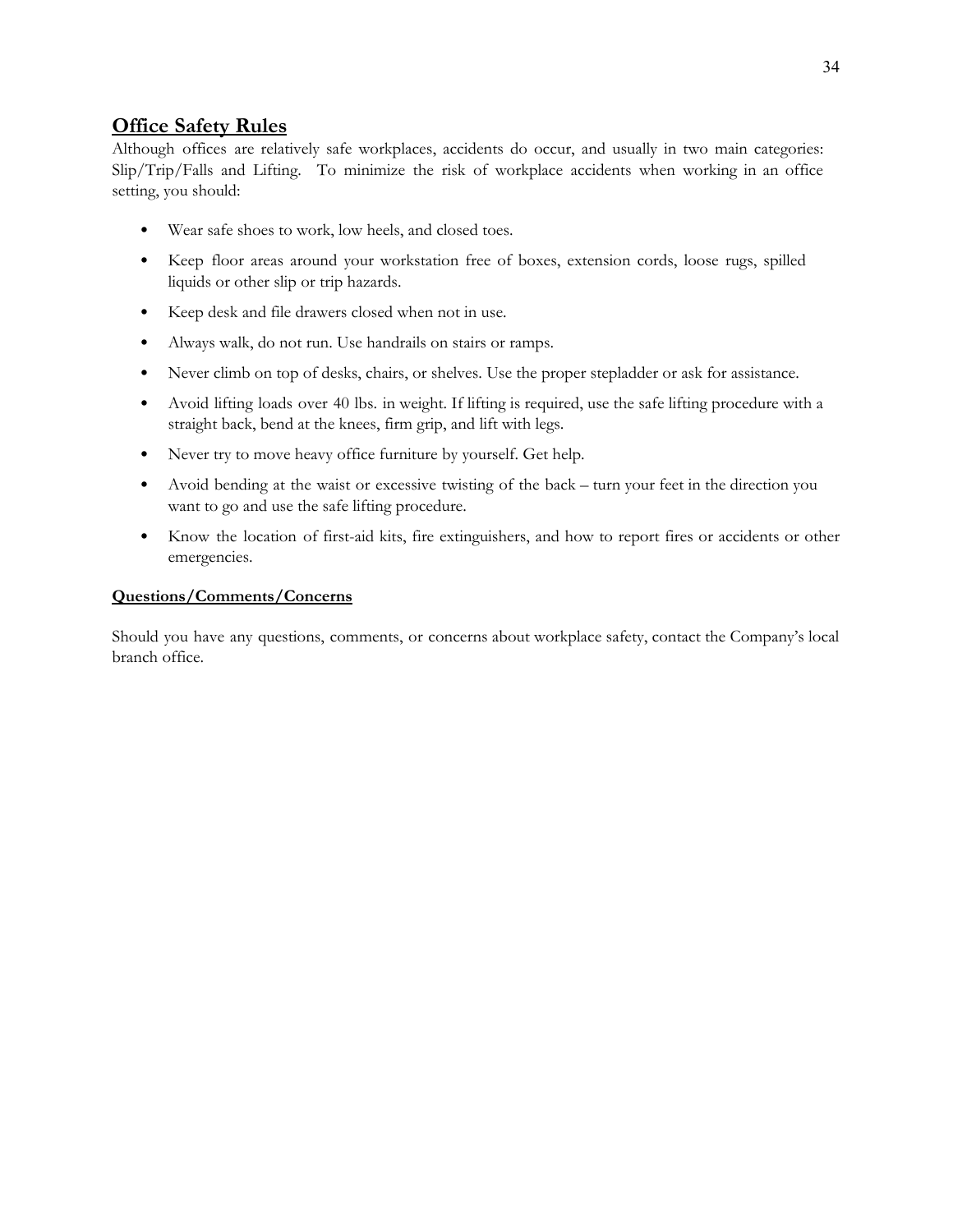## <span id="page-34-0"></span>**Acknowledgment of Receipt of FSS Staffing Employee Handbook For Temporary Staffing Associates**

Employee's Name: \_\_\_\_\_\_\_\_\_\_\_\_\_\_\_\_\_\_\_\_\_\_\_\_\_\_\_\_\_\_\_\_\_\_\_\_\_\_\_\_\_\_

(Type or print name)

This is to acknowledge that I have received a copy of the FSS Staffing Employee Handbook for Temporary Staffing Associates, and the State Supplement for the state in which I work, which contain important information about the Company's policies, procedures and benefits. I will promptly read and familiarize myself with the information contained in this Handbook and Supplement, and I understand I must comply with their contents. I further understand that failure to comply can result in discipline, up to and including immediate termination of my at-will employment.

I understand that the Handbook and related policies and procedures are not intended to be and do not create contractual commitments or a contract of employment, but are merely descriptions of recommended procedures to be followed and policies necessary for the safe and efficient operation of FSS Staffing . I further understand that FSS Staffing reserves the sole right to revoke, change or supplement its policies and guidelines at any time without notice. No policy is intended as a guarantee that benefits or rights will continue.

I specifically understand and agree that the employment relationship between the Company and me is "at will" and can be terminated by the Company or me at any time, with or without cause or notice.

I further understand that the Handbook outlines FSS Staffing 's "Zero Tolerance" policy prohibiting discrimination, harassment and retaliation in the workplace, and its policy of Equal Employment Opportunity for applicants and employees. I have read these policies and understand that FSS Staffing has a strict policy prohibiting retaliation against any employee who complains of unlawful harassment or discrimination or who participates in any investigation of unlawful harassment or discrimination. I understand that if I have any questions about these policies I should speak to my supervisor, any member of Management or Human Resources.

I further understand that I that I can contact the Company's local branch office staff or Human Resources if I have any questions about any Company policies, including but not limited to questions about my pay and benefits.

My signature below further signifies that I have carefully read this Acknowledgment of Receipt.

Date: \_\_\_\_\_\_\_\_\_\_\_\_\_\_\_\_\_ Signature: \_\_\_\_\_\_\_\_\_\_\_\_\_\_\_\_\_\_\_\_\_\_\_\_\_\_\_\_\_\_\_\_

#### **ACKNOWLEDGMENT OF RECEIPT OF SAFETY POLICY AND TRAINING MATERIALS**

I further acknowledge that I have read and understand the Safety Policy and related training materials contained in the Employee Handbook and that I have had the opportunity to have those materials reviewed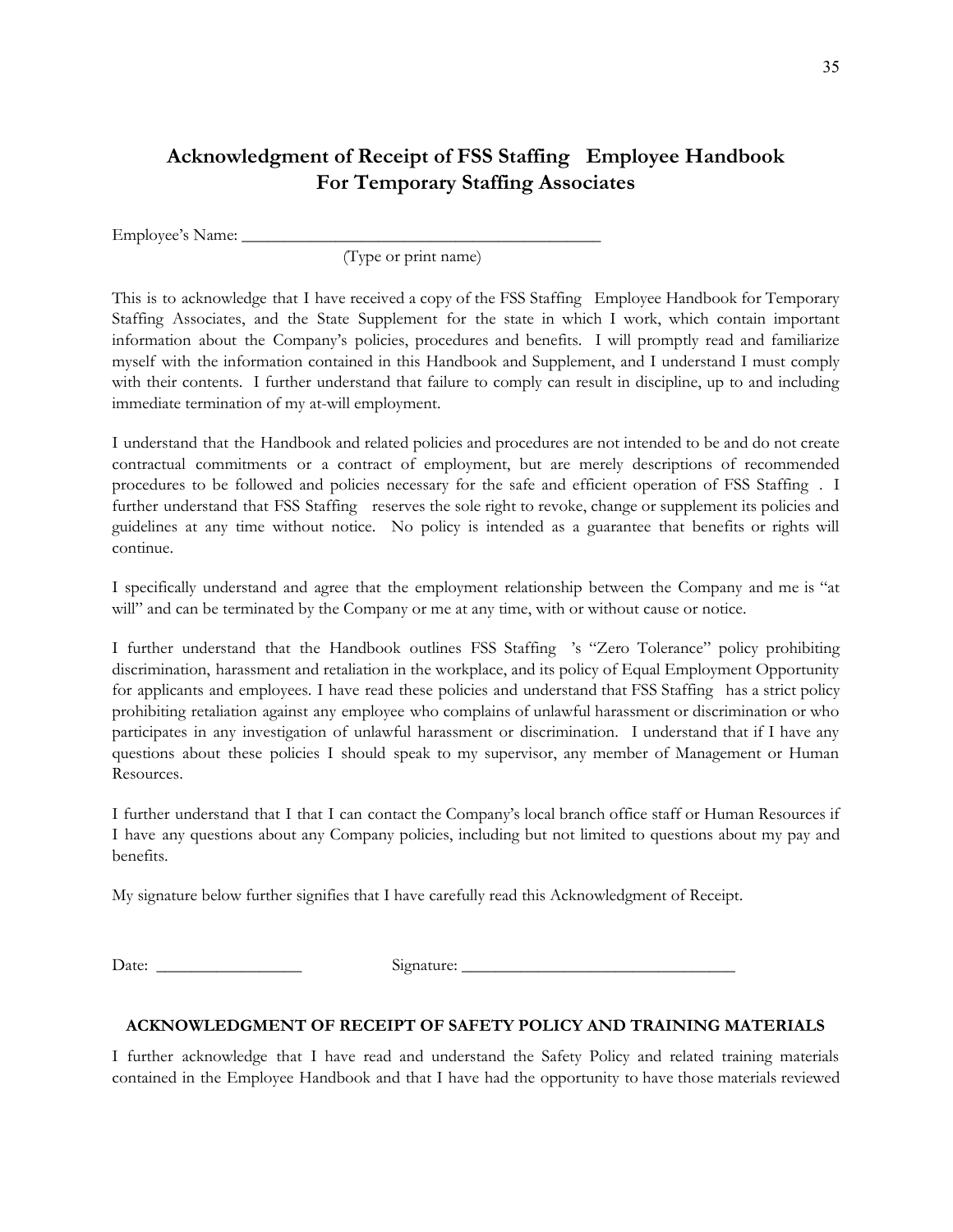with me. I further understand that I should contact my on-site supervisor or the Company's local branch office with any questions about the Safety Policy.

Date: \_\_\_\_\_\_\_\_\_\_\_\_\_\_\_\_\_ Signature: \_\_\_\_\_\_\_\_\_\_\_\_\_\_\_\_\_\_\_\_\_\_\_\_\_\_\_\_\_\_\_\_

\* Note to employee: The original of this form will be placed in your personnel file.